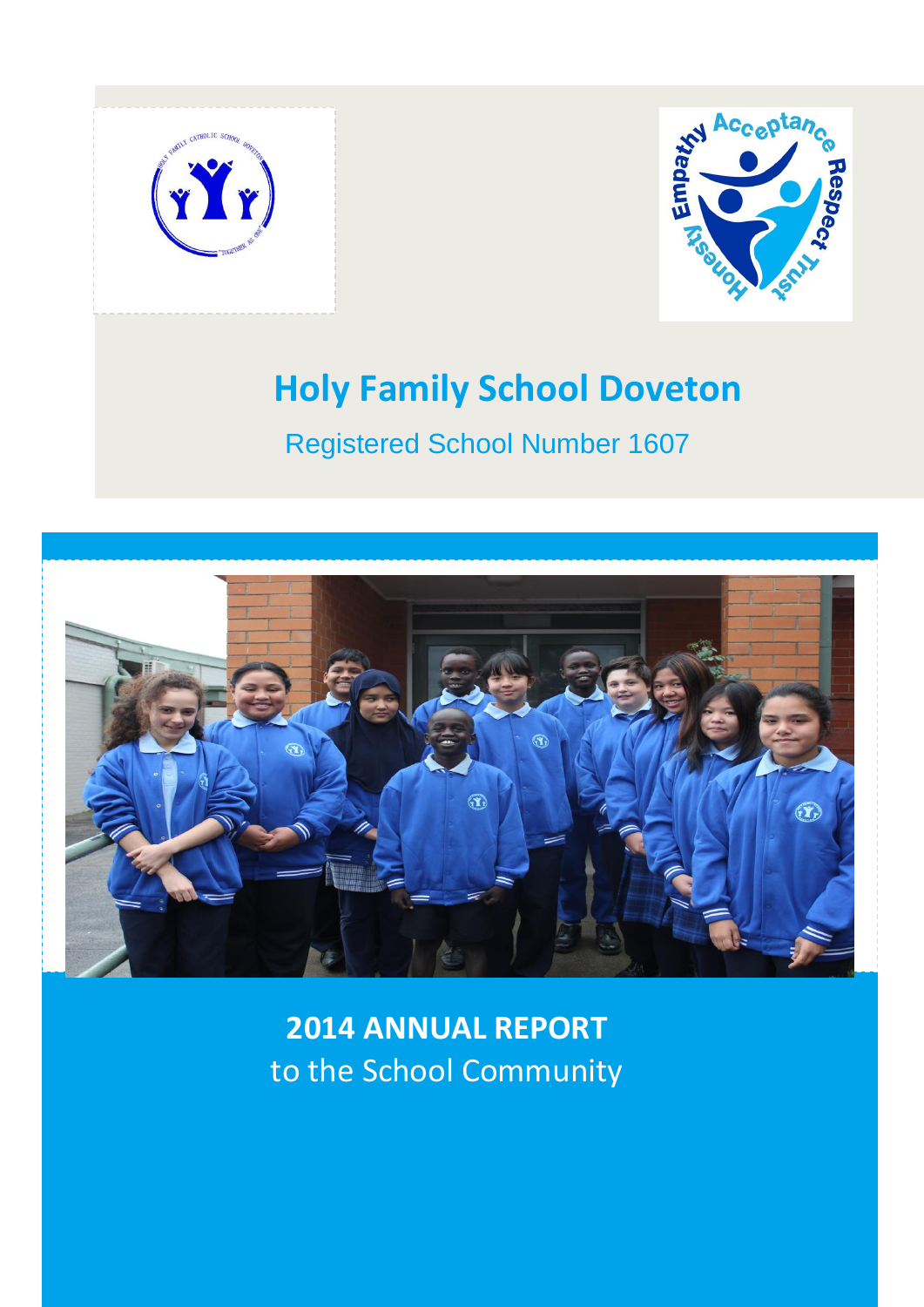## **Contents**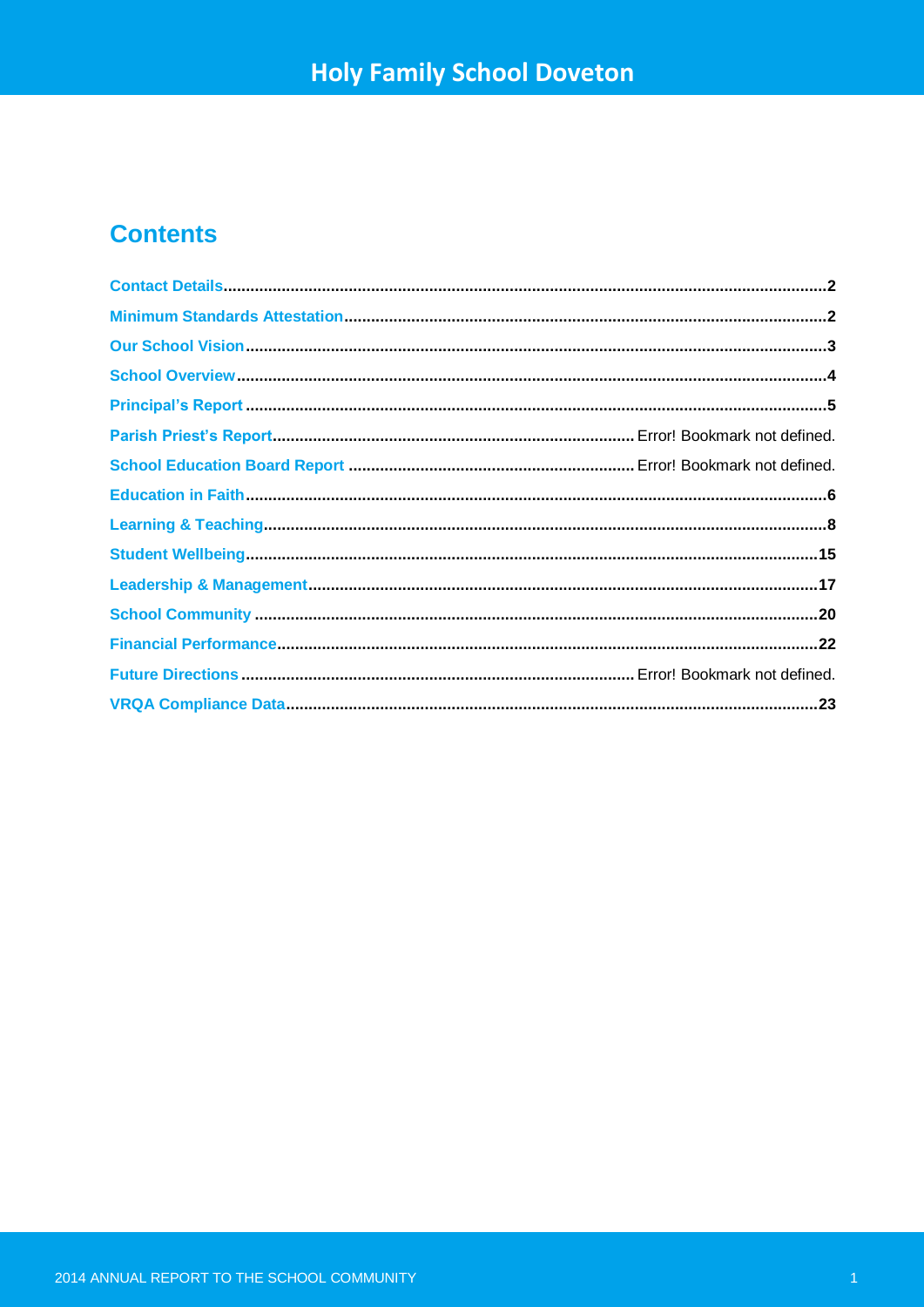## **Contact Details**

| <b>ADDRESS</b>       | 100 Power Road Doveton<br>3177      |
|----------------------|-------------------------------------|
| <b>PRINCIPAL</b>     | <b>Steve Twomey</b>                 |
| <b>PARISH PRIEST</b> | Fr. Michael Shadbolt                |
| <b>TELEPHONE</b>     | $(03)$ 97911853                     |
| <b>EMAIL</b>         | principal@hfdoveton.catholic.edu.au |
| <b>WEBSITE</b>       | www.hfdoveton.catholic.edu.au       |
|                      |                                     |

## **Minimum Standards Attestation**

I, Steve Twomey, attest that Holy Family School Doveton is compliant with:

- All of the requirements for the minimum standards and other requirements for the registration of schools as specified in the Education and Training Reform Act 2006 (Vic) and the Education and Training Reform Regulations 2007 (Vic), except where the school has been granted an exemption from any of these requirements by the VRQA
- Australian Government accountability requirements related to the 2014 school year under the Schools Assistance Act 2008 (Cth) and the Schools Assistance Regulations 2009 (Cth)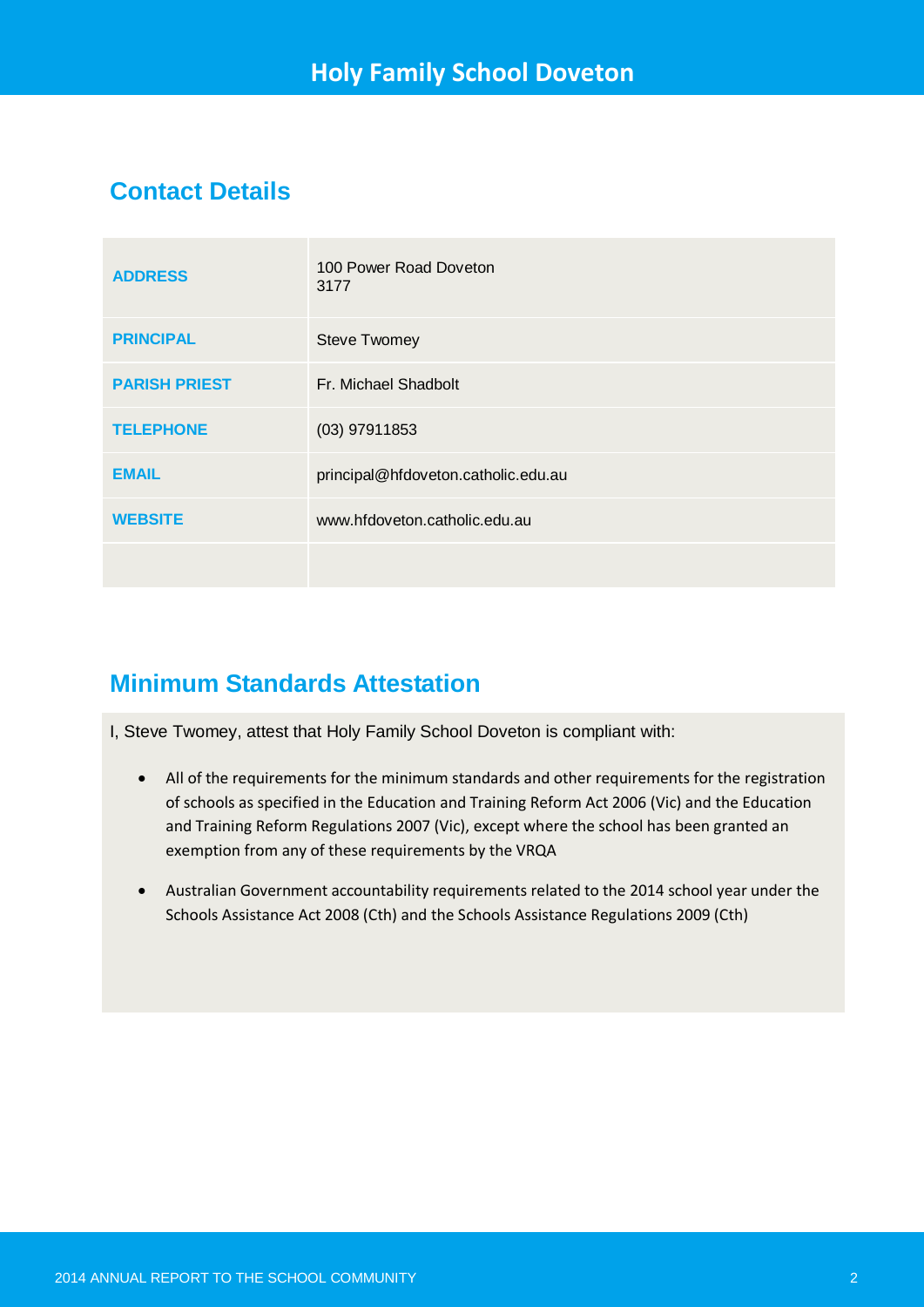## **Our School Vision**

*Holy Family School aspires to be a school community where all are celebrated and challenged to be the very best they can be in the image of Jesus with a desire for lifelong learning.*

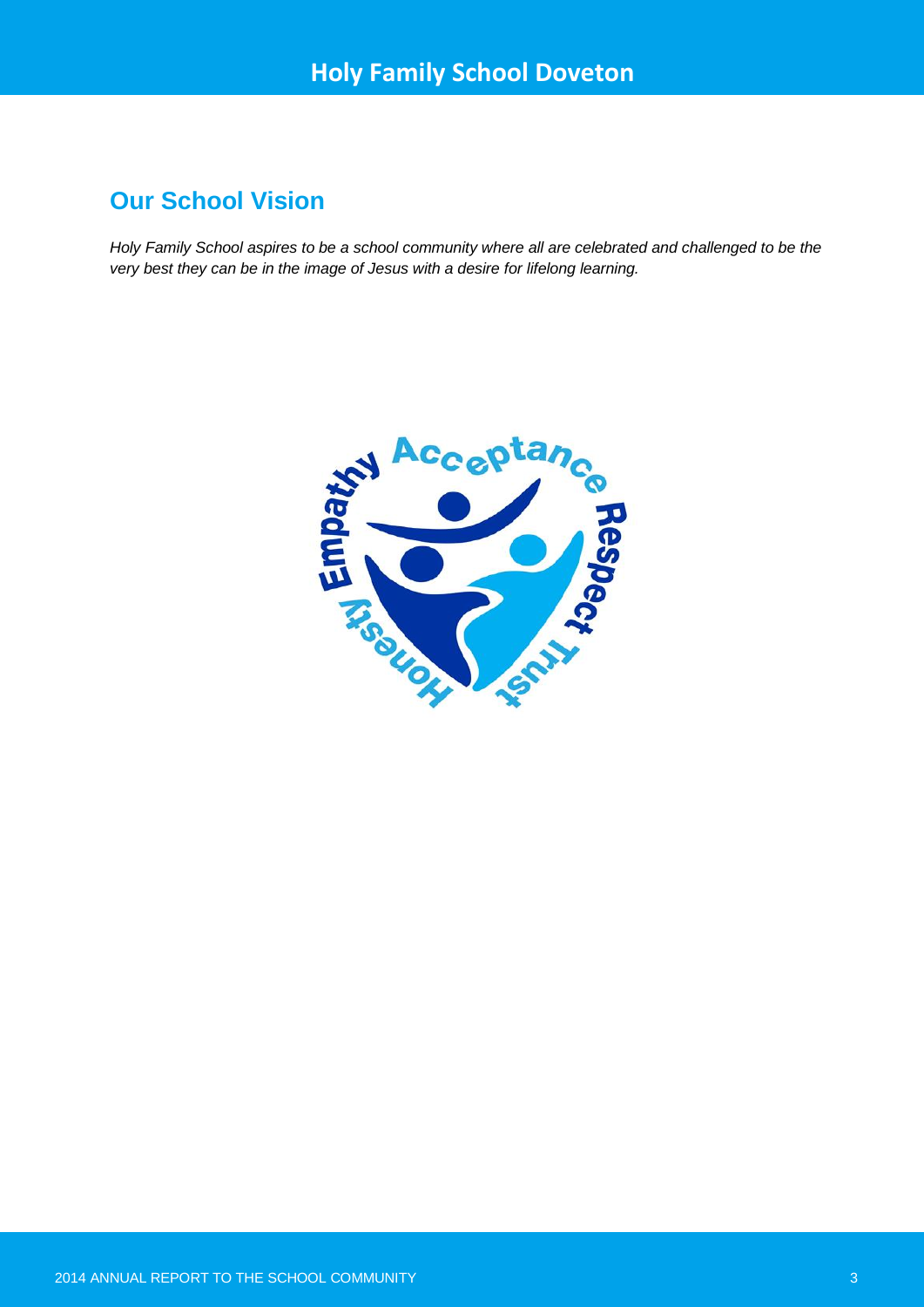## **School Overview**

Holy Family School was established in February 1960 to provide a Catholic education for the children of Doveton. The suburb of Doveton was developed as a Housing Commission Area to provide housing for the workers of the Industrial Area of Dandenong on Princes Highway at the end of Power Road.

Enrolments peaked in the late 1960s/early 1970s, with in excess of 600 pupils, a stark contrast to the opening enrolment of 67 and the current enrolment of 130 pupils. The SIR on school enrolments predicts an increase in enrolments over the next few years. We hope that the growth that we are currently experiencing will continue.

Holy Family school is in a low socio-economic area and the school's Index of Community Socio-Educational Advantage (ICSEA) is 920 compared to the national average of 1000. (ACARA, 2011) 60% of families receive Education Maintenance Allowance, a government payment to assist with the cost of education.

The students at Holy Family come from a variety of cultural backgrounds with many first and second generation immigrants. We have 6 students who receive funding as new arrivals. 84% of the students speak English as their second language. There are approximately 25 nationalities represented and many different languages spoken including; Arabic, Tamil, Hindi, French, Vietnamese and Chinese. (Holy Family Enrolment Data) The four major cultural groups in the school community are Sudanese, Indian, Ski Lankan and Philippino.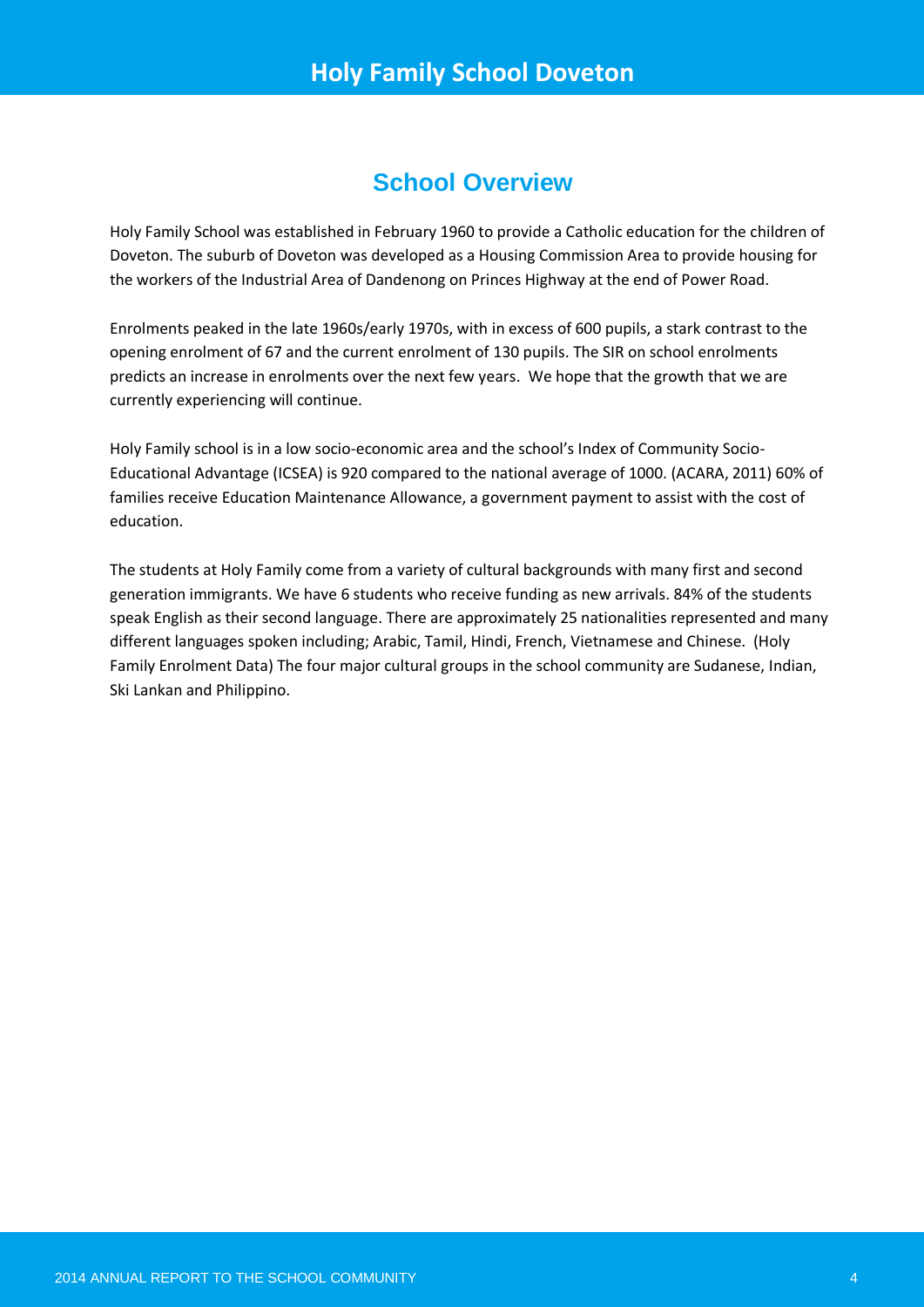## **Principal's Report**

It is with pleasure that I present to the School Community the 2014 Annual Holy Family School Community Report. Teachers are the most important resource in Australian schools and together this year we continued to provide for all students the best education possible. 2014 is the third year of our four year cycle of review.

The importance of Education in Faith at Holy Family School was again evident at all times over the year by the way the students were involved in liturgy, prayer and different Sacramental events as well as the caring attitude they show towards each other. Our school HEART (Honesty, Empathy, Acceptance, Respect and Trust) values are intertwined with the Gospel Values that permeate all aspects of school life.

At the end of 2013 we changed the physical appearance of the Junior School. These changes were completed at the start of 2014. Also towards the end of 2013 the Junior School teachers along with school leadership were planning changes to how the learning and teaching would take place in 2014. At the start of 2014 the changes were put into place. This evolved during the 2014 school year as the teachers refined how to make best use of the remodeled learning areas. After we had our Parish School Mass in term 1 we had a morning tea in our junior school so that member of the Parish could have a look at the changes that we had made.

During the second half of 2014 the Senior School started making plans for changes to the teaching and learning in the senior learning space. The teachers changed some aspects of curriculum delivery during terms 3 and 4 in preparation for 2015. At the same time cosmetic changes were made to the classrooms and library areas to prepare for 2015.

In line with the new direction that teaching and learning is taking at Holy Family we needed to take a long term view of all the amenities at the school. The school went through a process after consulting with the Catholic Education Office of engaging architects to undertake the creation of a Master Plan for the school. The Master Plan will be completed during 2015.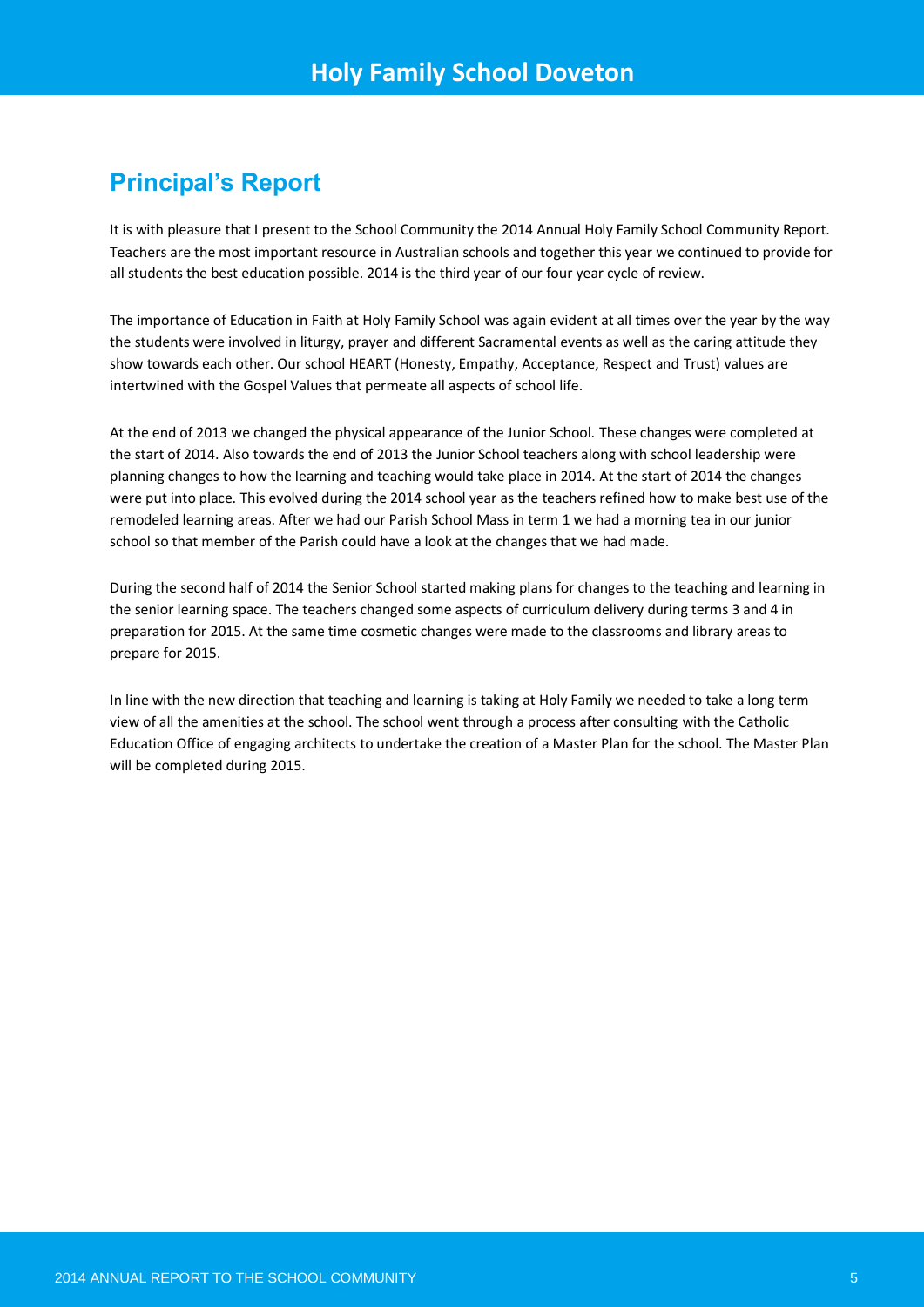## **Education in Faith**

### **Goals & Intended Outcomes**

Goal: To deepen the school community's faith journey within the Catholic Tradition

Outcome: That the extent to which students make links between faith based values and daily living will improve.

#### **Achievements**

Father Michael continued to lead the Holy Family Community in the Catholic Faith and was very supportive of the work of the school in enhancing their partnership with the parish community. Throughout the year, Father Michael ran weekly bible classes with the Year 5 and 6 students, supported the Sacramental program and provided many opportunities for the Holy Family community to celebrate Mass together.

Whole School Masses were celebrated at the beginning and end of each term and on special feast days and occasions including; Ash Wednesday, Assumption, Sacred Heart, Harmony Day and Mission Week. Each week, a senior class was rostered to attend the Friday Parish Mass. Teachers were responsible for planning the Mass and involving students through the readings, offertory, general intercessions, music and PowerPoint. This provided an opportunity for teachers and students to develop their knowledge and understanding of the Mass. The junior school teachers prepared and ran a liturgy each term, linked to the topic that they had been studying in Religious Education.

A Whole School Parish Sunday Mass was celebrated once a term. Staff and families were encouraged to attend the Mass as a way of building links with the Parish community. Students wore their school uniform and did the readings and offertory. A Morning tea was shared after each of the Masses to provide an opportunity for parishioners and school members to get to know one another.

Students from Years 3 to 6 had the opportunity to represent Holy Family at the Diocesan Masses for Catholic Education Week and the Mission Mass, which were both held at St Patrick's Cathedral. We attended with staff and students from the Parishes of St Mary's and St Gerard's, Dandenong as a way of networking with the wider community.

Our Sacramental Program continued to provide a link with the Parish community with two combined sacraments celebrated; Reconciliation and First Holy Communion. A Family workshop was held for each of the sacraments to help involve parents in their child's faith development. The children who made their First Holy Communion had the opportunity for a full day retreat to reflect on the importance of this sacrament.

A big achievement was the introduction of the Holy Family School Prayer, something our school did not have before. The Holy Family community was given the opportunity to contribute their ideas through a prayer writing competition. The leadership team then formulated the wording to the prayer using elements from the successful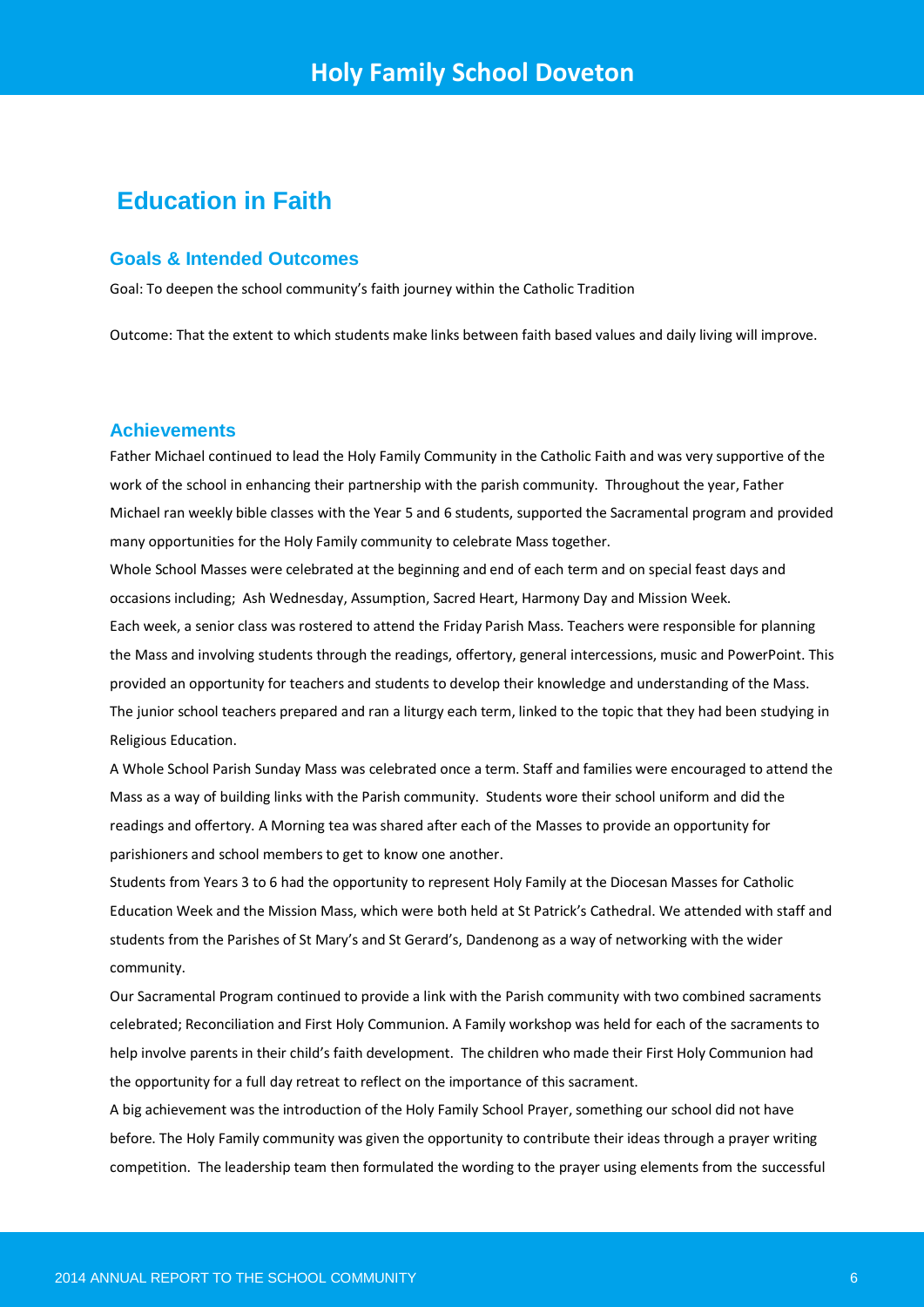entries. The prayer was launched on Holy Family Day and is now prayed by the staff and students as part of our daily practice of meditation.

The Good Shepherd approach to storytelling is a practice that is being sustained in the school. During units of work in RE, teachers incorporate scripture stories that are told using the good shepherd pedagogy of: telling the story, wondering and responding.

Staff have the opportunity to pray together each week as part of the staff meeting, this is rotated weekly between meditation and storytelling. A staff member is responsible for leading this each week.

The To Know Worship and Love Curriculum resources along with other support materials are the foundation for Holy Family's Religious Education Curriculum. Teachers assess and report in Religious Education, using the guidelines of the RE Framework.

Teachers have continued to plan their inquiry units through a Catholic lens, enabling students to be contemporary learners who consider the teachings of the Catholic Church. The Inquiry units have an action focus based on Catholic social justice principles. We hope to develop students who are active, informed members of society. As part of their learning and living in RE, students planned and engaged in various Social Justice activities to raise money. The students planned activities during Lent to fundraise for Caritas. The school held a Mission Fair in Term 3, with all the proceeds going to support Catholic Mission. The junior students held a shoebox appeal to provide St Vincent de Paul with donations of games and toys for less fortunate children at Christmas time.

#### **VALUE ADDED**

- *Sunday Whole School Parish Masses each term.*
- *Weekly School visits to senior school students by Fr. Michael for instruction in the Catholic Faith.*
- *Attendance at Catholic Education Week and Mission Mass for students from Year 3-6.*
- *Daily whole school meditation for students and staff.*
- *Fundraising for Caritas, Catholic Mission and St Vincent's.*
- *Combined Parish / School Sacramental program.*
- *Sustained and embedded practice of Storytelling using the Good Shepherd Approach.*
- *Weekly Staff Prayer, alternating weekly with meditation and storytelling.*
- *Reporting and assessment using the guidelines of the RE Framework.*
- *RE display maintained by the junior and senior schools on a rostered basis*
- **Prayer spaces are prominent in each learning area.**
- *Commissioning Mass for Holy Family staff and school leaders at Sunday Mass at the beginning of the school year.*
- *Sustained and embedded practice of daily meditation.*
- *Junior School Liturgy each term.*
- *New Holy Family School Prayer*
- *Weekly planning and attendance at the Friday Parish Mass by senior classes.*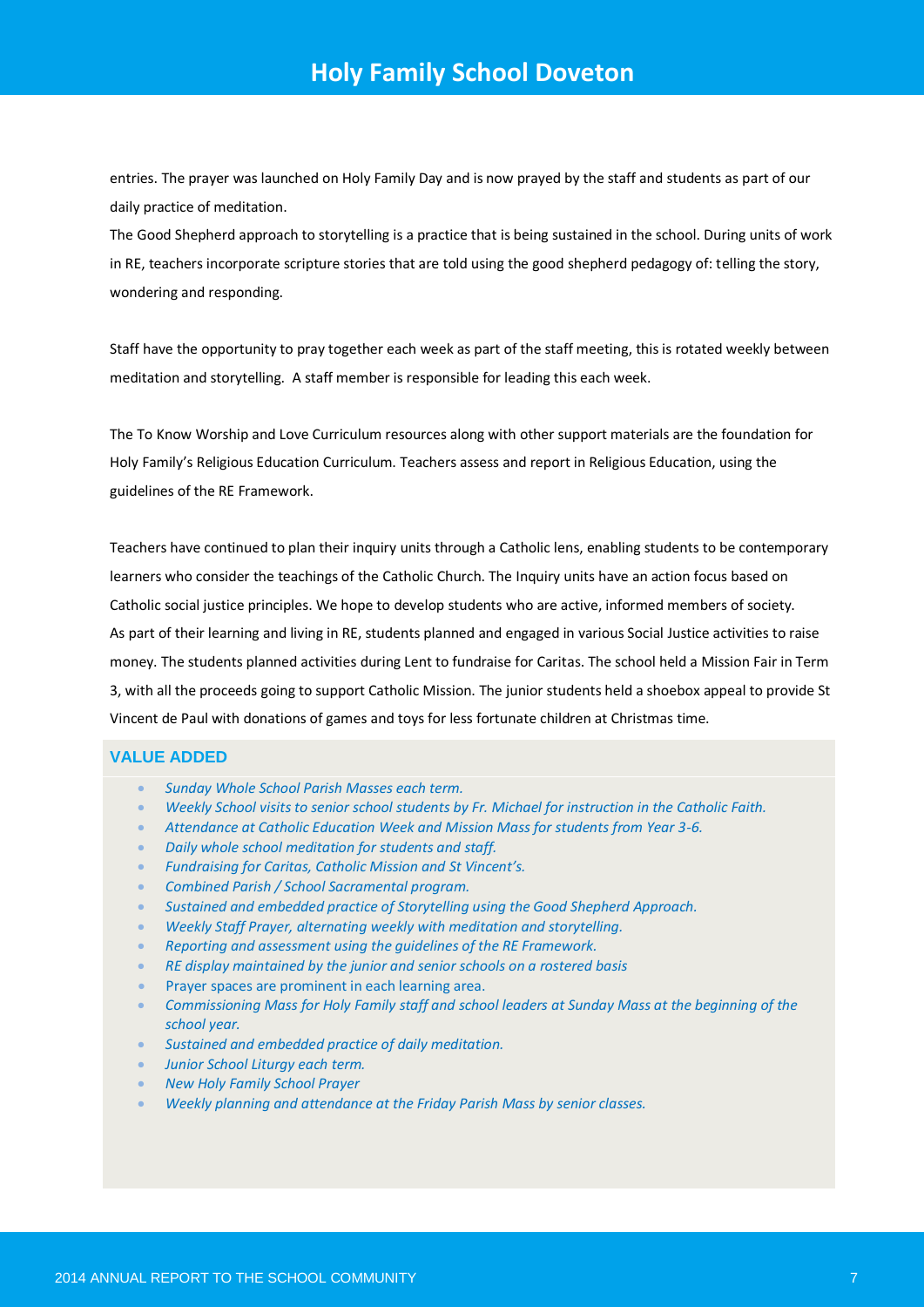## **Learning & Teaching**

## **Goals & Intended Outcomes**

Goal: To enable all students to experience success in learning, and to develop the skills to become independent, lifelong learners.

Outcomes: That students' literacy outcomes will improve.

That students' numeracy outcomes will improve.

## **Achievements**

In 2014, Holy Family became part of a CEO project that provided the school with resources to help improve student outcomes in numeracy and upskill the leadership team as a means of achieving this.

Numeracy was identified as an area of need and the intention was that new learnings would be applied and transferred to other curriculum areas over time. The project commenced in term 2 2014, and will continue into 2016.

Staff underwent professional development in the area of numeracy, led by a school based maths consultant provided by the CEO. The professional development focused on teacher knowledge of the curriculum, introducing the Key Ideas in mathematics, the grouping of students and the development of a culture of collecting, analysing and using student data to inform teaching and improve student outcomes.

To facilitate better numeracy outcomes for students, staff were involved in creating a shared vision around the teaching and learning of mathematics. A Math's annual action plan was also created.

To help with a consistent approach to planning, a new maths unit planning template was developed and is now used by teachers when planning mathematics units. The planner identifies the Key Ideas in mathematics, links to the curriculum, language students need to be successful, student groupings and suitable teaching activities. These planners are collected under mathematical concepts and can be used when teaching these topics again in the future.

Teachers also began the process of understanding the continuum of learning in mathematics and started to develop pre and post assessments to identify where each student's point of need was in their learning. The staff began the practice of grouping and pairing students in either similar need or mixed ability groupings.

Class sizes and the building shape allowed for an opportunity to redesign the junior school area. In line with the schools' vision and the personalisation of learning, the existing three classrooms became one contemporary, flexible learning space. This became fully operational in 2014, with students from Prep to Year 2 working together as one junior school, across one shared space, facilitated by several teachers. The environment has helped to personalise learning with students grouped according to their learning needs, not their ages. Students worked in daily small literacy and numeracy groups according to their learning needs. It also allowed for flexible groupings in other curriculum areas.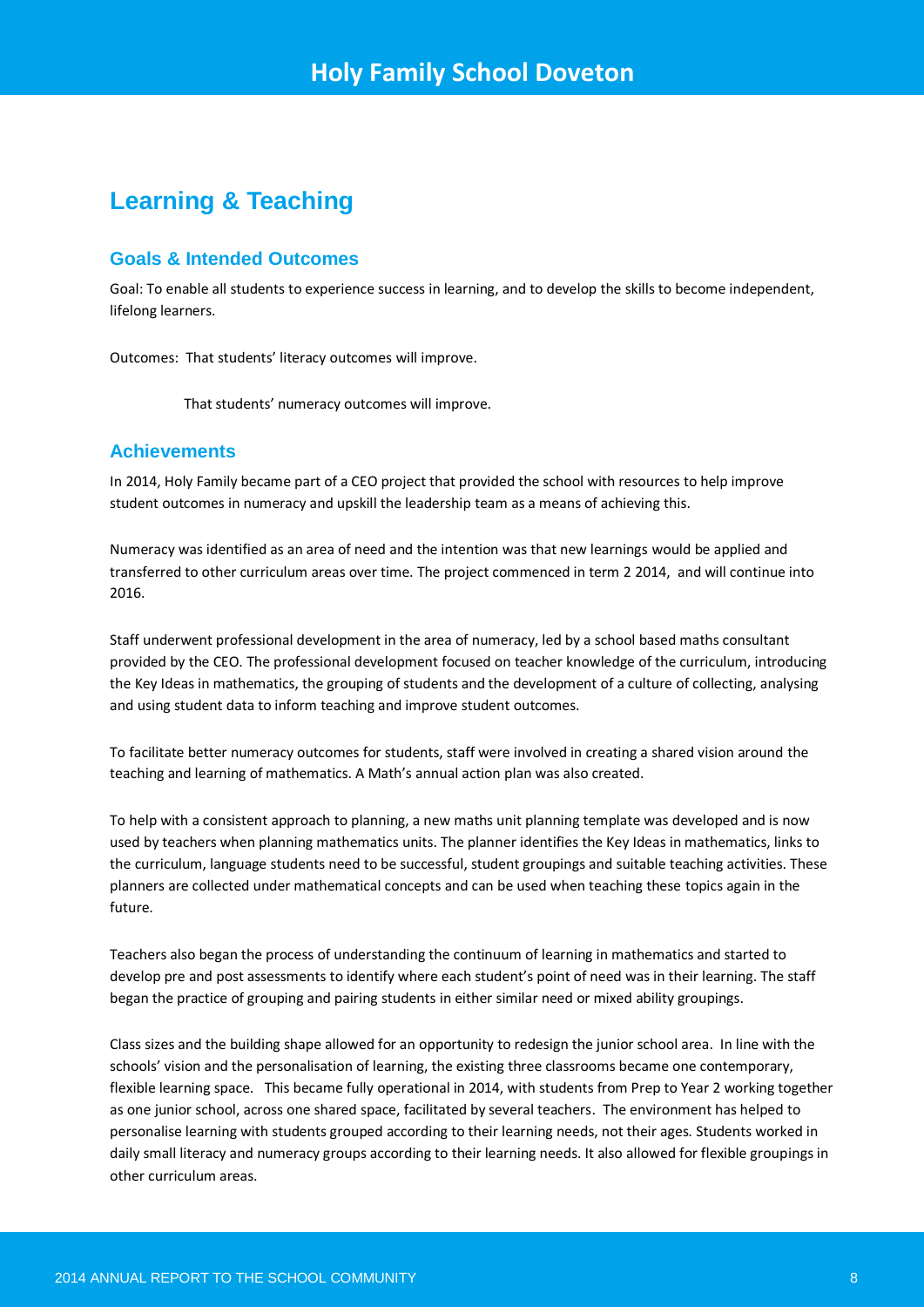The school investigated a way of planning consistently and introduced the use of Googledocs, an online platform that provides a means for teachers to plan collaboratively and access each other's planning documents. This can be accessed from home by all teachers, and has become a crucial element of planning for students in our flexible learning spaces. Team planning time was also provided to teachers through timetabled specialist release.

Teachers continued to focus on personalised learning, with the use of learning intentions, success criteria and feedback. The leadership team attended the Southern Region Learning and Teaching Networks each term, which reinforced the understanding of personalised learning. The leadership team shared their learning with staff through professional learning teams and staff led professional development. Professional Development continued to be provided to teachers as a means of enhancing their understanding and use of learning intentions and success criteria. As part of our annual Staff Conference, the school employed Glen Pearsall to provide professional development to staff around the use of feedback to students to improve their learning. Teachers set learning and teaching goals around feedback which were displayed in the staffroom and formed part of the appraisal process.

Teachers displayed learning intentions at the beginning of each lesson and used success criteria to help the students understand what it is they needed to do to be successful in their learning. The planning for all curriculum areas included the L.I and S.C for each lesson.

Learning Walks were continued throughout the school as a means of engaging in professional dialogue with teachers and providing feedback around their pedagogy and use of L.I and S.C.

Teachers continued to report on student learning using the Australian Curriculum for English, Numeracy, Science and History, and AusVELS for all other curriculum areas. The EAL (English as an Additional Language) developmental continuum has continued to be used across the school as a means of setting goals and reporting for our EAL learners.

Parent Teacher interviews were held twice throughout the year and for the first time, specialist teachers were available by appointment for interested families. This seemed to be quite successful with quite a few parents taking up this opportunity.

A revised assessment policy and schedule for literacy and numeracy was developed in line with the work undertaken through the Change2 initiative.

The Reading Recovery program which assists those students who require additional support through an accelerative program in Reading is in place in the school. Students who have discontinued the program are still monitored.

The school purchased and implemented PAT testing as a way of collecting summative data on student learning in the areas of reading, writing, grammar and punctuation, vocabulary and mathematics. This will provide the school with another assessment tool to track student progress over time.

In 2014, the school introduced a LOTE Indonesian program, employing an Indonesian teacher one day a week to provide the learning of an additional language to students from Prep to Year 6, as a specialist subject.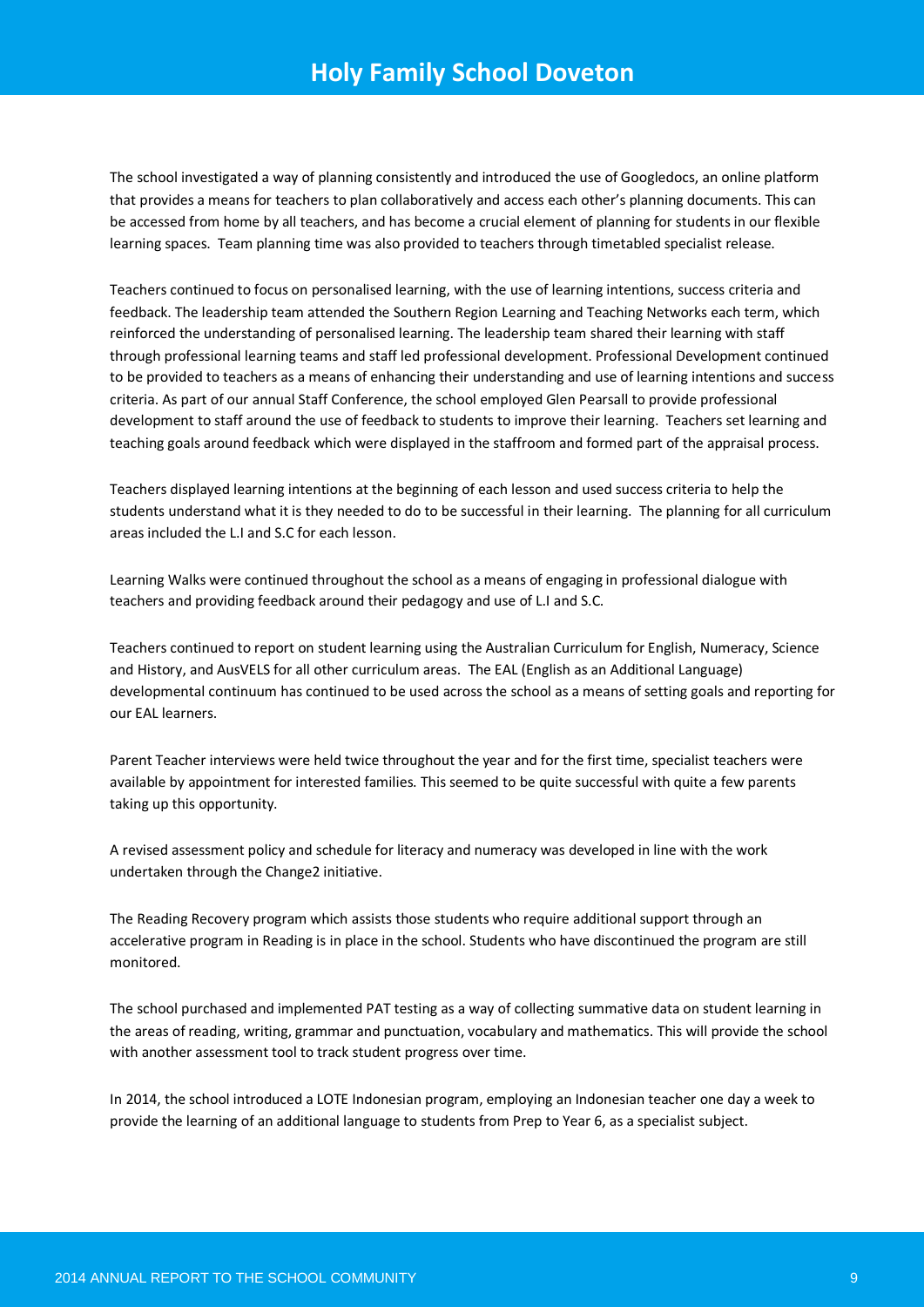## **VALUE ADDED FOR TEACHING AND LEARNING**

- *Improved staff professional knowledge in teaching the various contents of Mathematics.*
- *Improved professional knowledge for leadership in how to lead an effective school.*
- *Implementation of creating units of work for each content area in Mathematics.*
- *Implementation of Pre and Post testing students' understanding before commencing and after completing a unit of work.*
- *Implementation of the practice of entering and analysing pre and post data to find the zone of proximal development with a cohort of students.*
- *The creation of a Mathematics Vision.*
- *The creation of a Mathematics annual action plan.*
- *The creation of a new Mathematics planning template to guide the writing of new units of work and help with the weekly planning of Mathematics.*
- *The utilisation of the Key Ideas in Mathematics to complement the Australian Curriculum to guide the units of work and the formulation of the Learning Intentions and Success Criteria for each lesson.*
- *Greater emphasis on the language of Mathematics.*
- *Teachers looking where the students have come from and where they need to be heading with their learning.*
- *The practice of teaching to the point of need and not teaching what the students already know.*
- *The grouping of students sometimes with like needs and sometimes with mixed abilities.*
- *Moving towards more personalised learning for each student.*
- *The introduction of an open-planned learning space in the junior school.*
- *The move to a more consistent way of planning using Google docs. Enabling teaching to collaborate in an online environment.*
- *The continued use of Learning intentions, Success Criteria and feedback especially in English and Mathematics.*
- *The commencement of using learning goals and moving students based on evidence of achievements.*
- *Beginning the practice of self-reflection and the creation of teaching goals.*
- *The embedding of the appraisal process to set goals for the teachers.*
- *The continued use of the EAL developmental continuum to set learning goals for our students who have English as an additional language.*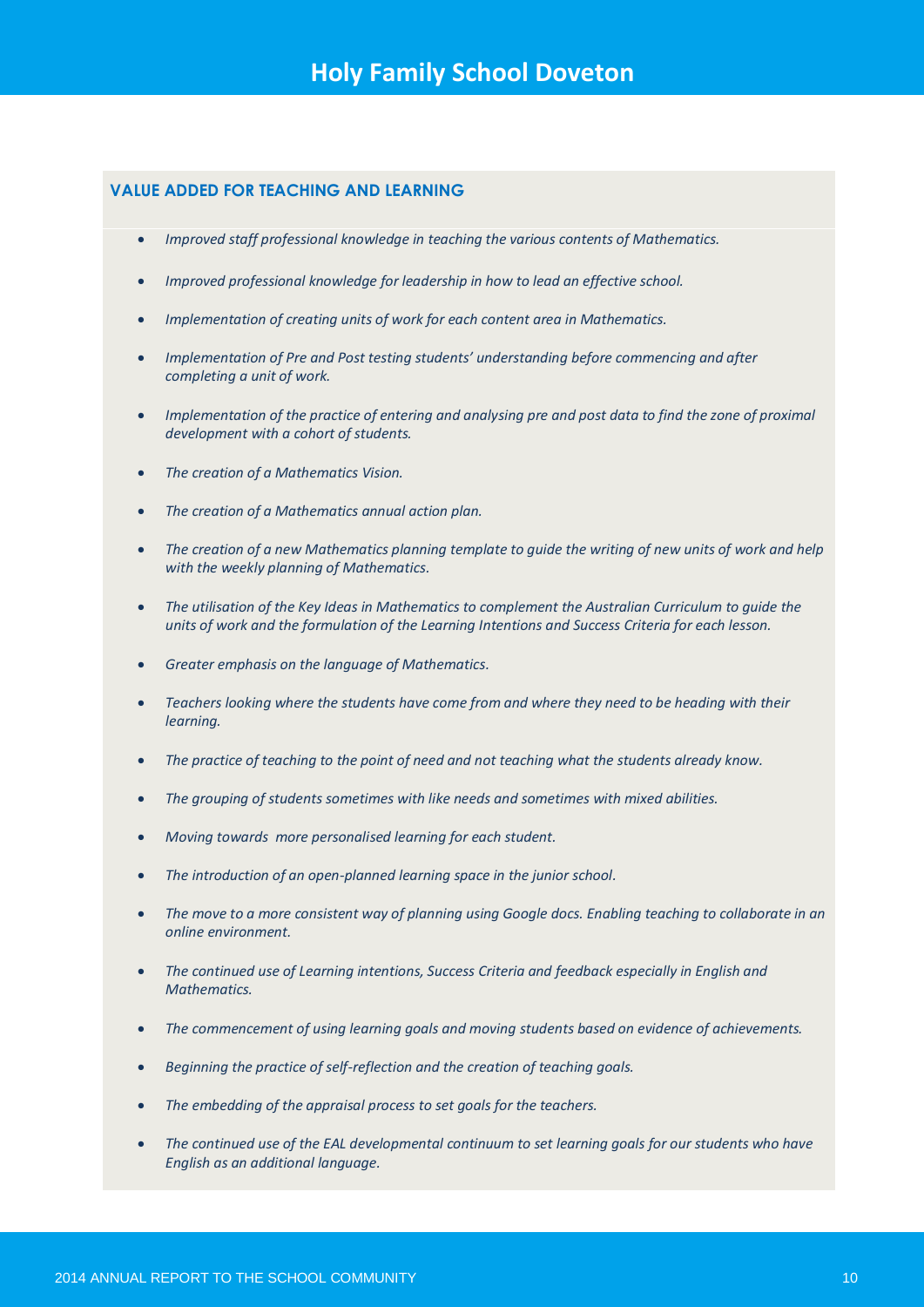- *Specialist teachers attending the parent teacher interviews at the end of the first reporting period.*
- *A new assessment policy for English and Mathematics was created through our engament with the Change 2 project.*
- *The use of ACER PAT- Reading and PAT Maths to track our progress in Reading Comprehension and Mathematics.*
- *The introduction of Indonesian as a LOTE program.*

## **STUDENT LEARNING OUTCOMES**

| PROPORTION OF STUDENTS MEETING THE MININUM STANDARDS |                                  |                       |           |                                              |                       |                                              |
|------------------------------------------------------|----------------------------------|-----------------------|-----------|----------------------------------------------|-----------------------|----------------------------------------------|
|                                                      | <b>NAPLAN TESTS</b>              | 2012<br>$\frac{9}{6}$ | 2013<br>% | 2012-2013<br><b>Changes</b><br>$\frac{9}{6}$ | 2014<br>$\frac{9}{6}$ | 2013-2014<br><b>Changes</b><br>$\frac{9}{6}$ |
| <b>YR 03</b>                                         | Reading                          | 93.8                  | 100.0     | 6.2                                          | 100.0                 | 0.0                                          |
| <b>YR 03</b>                                         | Writing                          | 100.0                 | 100.0     | 0.0                                          | 93.3                  | $-6.7$                                       |
| <b>YR 03</b>                                         | Spelling                         | 100.0                 | 100.0     | 0.0                                          | 100.0                 | 0.0                                          |
| <b>YR 03</b>                                         | <b>Grammar &amp; Punctuation</b> | 93.8                  | 100.0     | 6.2                                          | 100.0                 | 0.0                                          |
| <b>YR 03</b>                                         | Numeracy                         | 87.5                  | 92.9      | 5.4                                          | 93.3                  | 0.4                                          |
|                                                      |                                  |                       |           |                                              |                       |                                              |
| <b>YR 05</b>                                         | Reading                          | 90.0                  | 100.0     | 10.0                                         | 92.3                  | $-7.7$                                       |
| <b>YR 05</b>                                         | Writing                          | 100.0                 | 86.7      | $-13.3$                                      | 78.6                  | $-8.1$                                       |
| <b>YR 05</b>                                         | Spelling                         | 100.0                 | 93.3      | $-6.7$                                       | 85.7                  | $-7.6$                                       |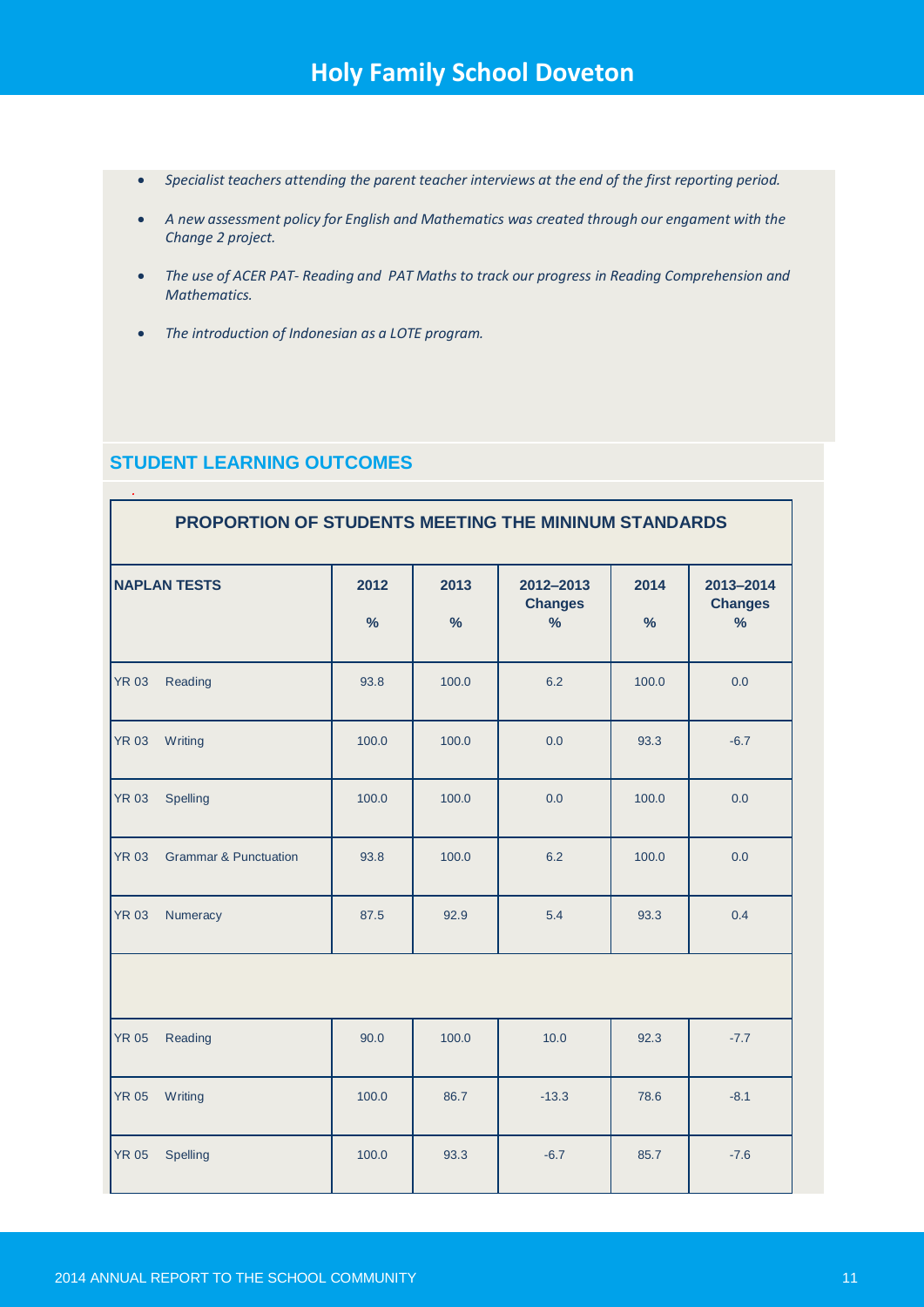| <b>YR 05</b><br>85.7<br>$-14.3$<br>6.6<br>Numeracy<br>92.3<br>100.0 | <b>YR 05</b> | <b>Grammar &amp; Punctuation</b> | 100.0 | 80.0 | $-20.0$ | 85.7 | 5.7 |
|---------------------------------------------------------------------|--------------|----------------------------------|-------|------|---------|------|-----|
|                                                                     |              |                                  |       |      |         |      |     |
|                                                                     |              |                                  |       |      |         |      |     |

**NAPLAN Year 3** 

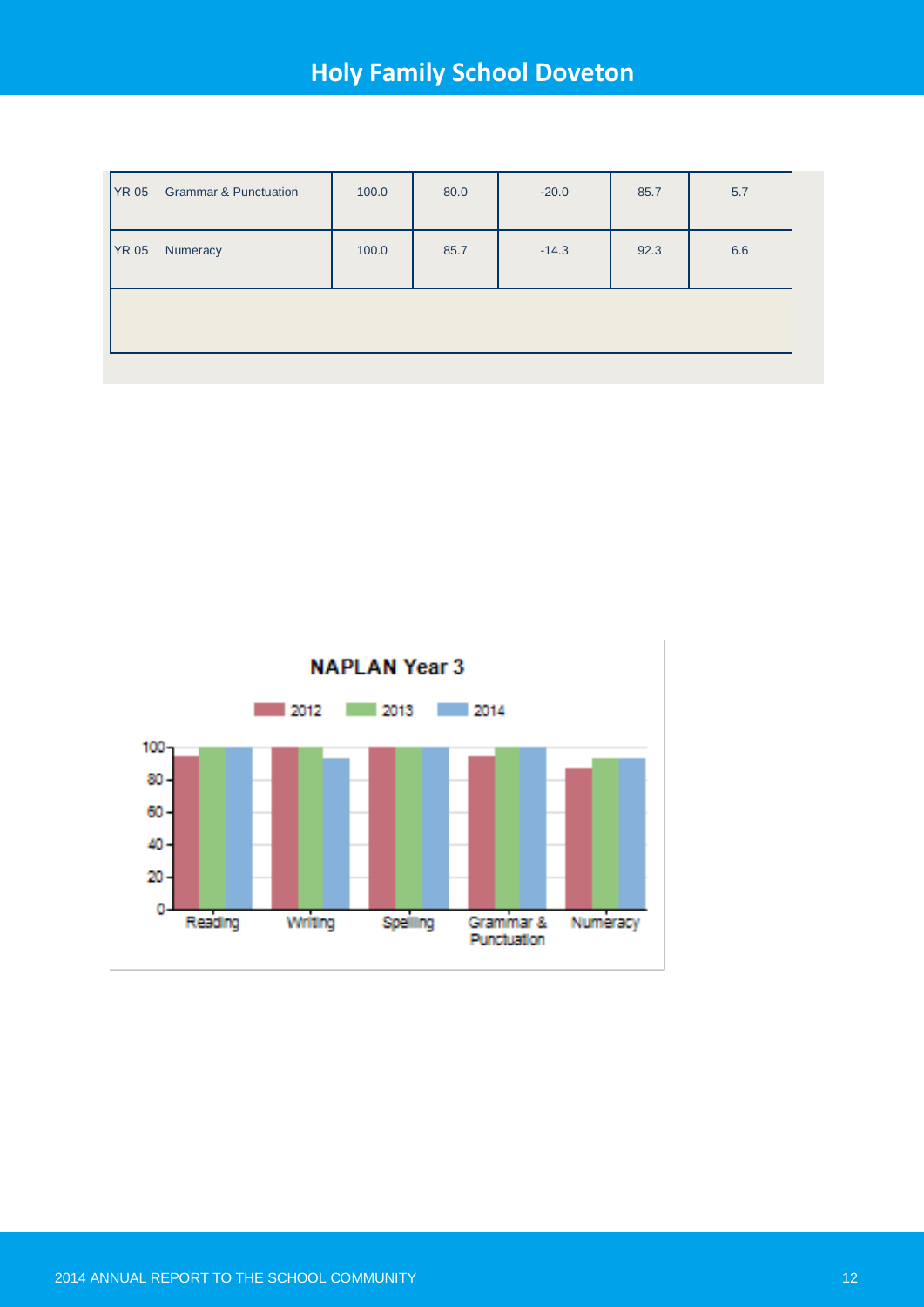

**NAPLAN Year 5**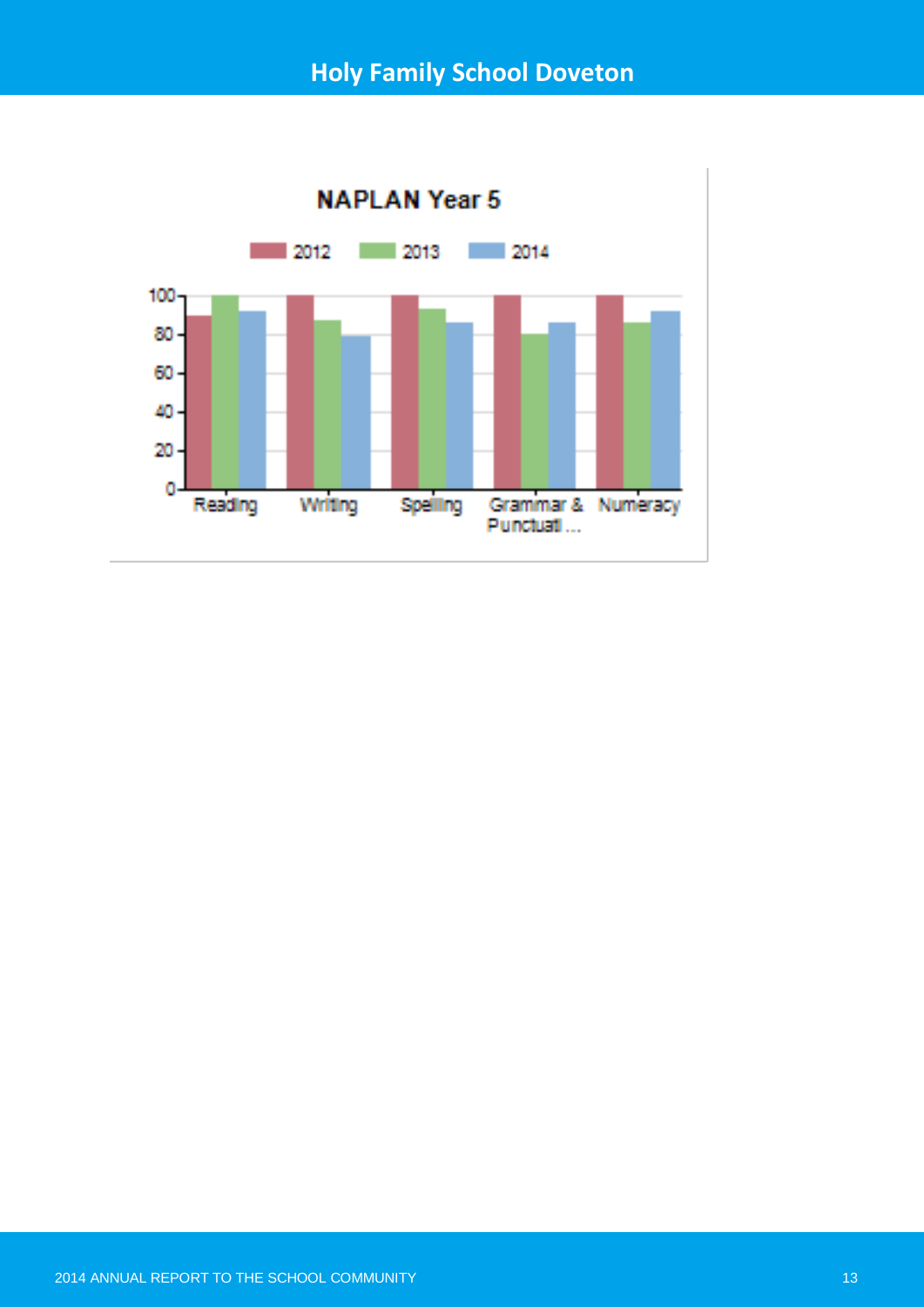## **STUDENT LEARNING OUTCOMES**

#### READING

The trend in year 3 reading results indicate that we are sustaining a good result where 100 % of students are achieving the national minimum standard. We are trending upwards in year 3 reading results. The trend in year 5 reading indicate that we have had been making significant gains after a significant drop in our results in 2011. However, our results in 2014 changed our upward trend to a more inconsistent one. There was no value added with the NAPLAN reading results when looking at the achievements in reading for the 2012 year 3 cohort of students and their results in 2014 when they sat the year 5 reading test. WRITING

Our Year 3 writing data indicate that we are experiencing a modest downward trend.

In 2012, as well as in 2013, 100% of students achieved National minimum standard; however only 93.3% students achieved the National minimum standard.

The results for year 5writing indicate a severe downward trend. In 2012 100% of students achieved the minimum standard with results declining in 2013 to only 86.7% of students attaining the minimum standard and further dropping in 2014 to only 78.6 % of students achieving the minimum standard. More alarming was the decrease in writing achievements for the cohort of students who were in year 3 in 2012 where 100% of these students achieved the National minimum standard, in contrast to their 2014 year 5 results dropping drastically to only 78.6% students achieving the minimum standard. SPELLING

Traditionally Holy Family has achieved great results in spelling both in years 3 and 5. This trend continued for the last three years where 100% of students in year 3 achieved the minimum standard.

Spelling for the year five students is trending downwards. The NAPLAN results for the year 5's went from 100% of students reaching the minimum National standard in 2012, dropping to 93.3% in 2013 and further dropping in 2014 to only 85.7% reaching the minimum standard.

100% of the cohort of students who were in year 3 in 2012 achieved minimum standard, dropping to 87.5% by the time these students were in year 5 in 2014.

#### GRAMMAR AND PUNCTUATION

The year 3 NAPLAN trend in grammar and punctuation is one of growth. In 2011 only 80% of students achieved the National minimum standard, in 2012 there was a growth of 13.8% where 93.8% was achieved, growing to 100% by 2013.

The trend for the year 5 students saw a 6.2 % growth in the results between 2011 and 2012, but slumped to 80% in 2013, a significant 20% decline.

Another disappointing result was for the year 3 students who only achieved80% of minimum standard and by 2013 when they were in year 5.

#### **NUMERACY**

The trend for numeracy in year 3 is one of modest growth. In 2012, 87.5% of students achieved the minimum standard. In 2013, the percentage grew by 5.4% followed by a minimal growth of 0.4% to 93.3 students reaching the minimum standard.

There is an inconsistent trend in the year 5 students' numeracy results. In 2013 the results dropped from 100% achieving the minimum standard, to 85.7 %, a drop of 14.3 %, however recovering by 6.6 % in 2014 where 92.3% of students achieved the minimum standard.

On a positive note there was value added in the cohort of students who were in year 3 in 2012 to their numeracy results in 2014 when they were in year 5. These students went from 87.% achievement of the minimum standard up to 92.3% a difference of 5.3%.

In summary, leadership must take action to drive student progress is both literacy and numeracy. Teaching and Learning needs to be more closely monitored, greater emphasis placed on our EAL students' literacy demands, putting in place more strategic intervention programs, our curriculum design and planning must address the need for teachers to be accountable for 100% of the students 100% of the time.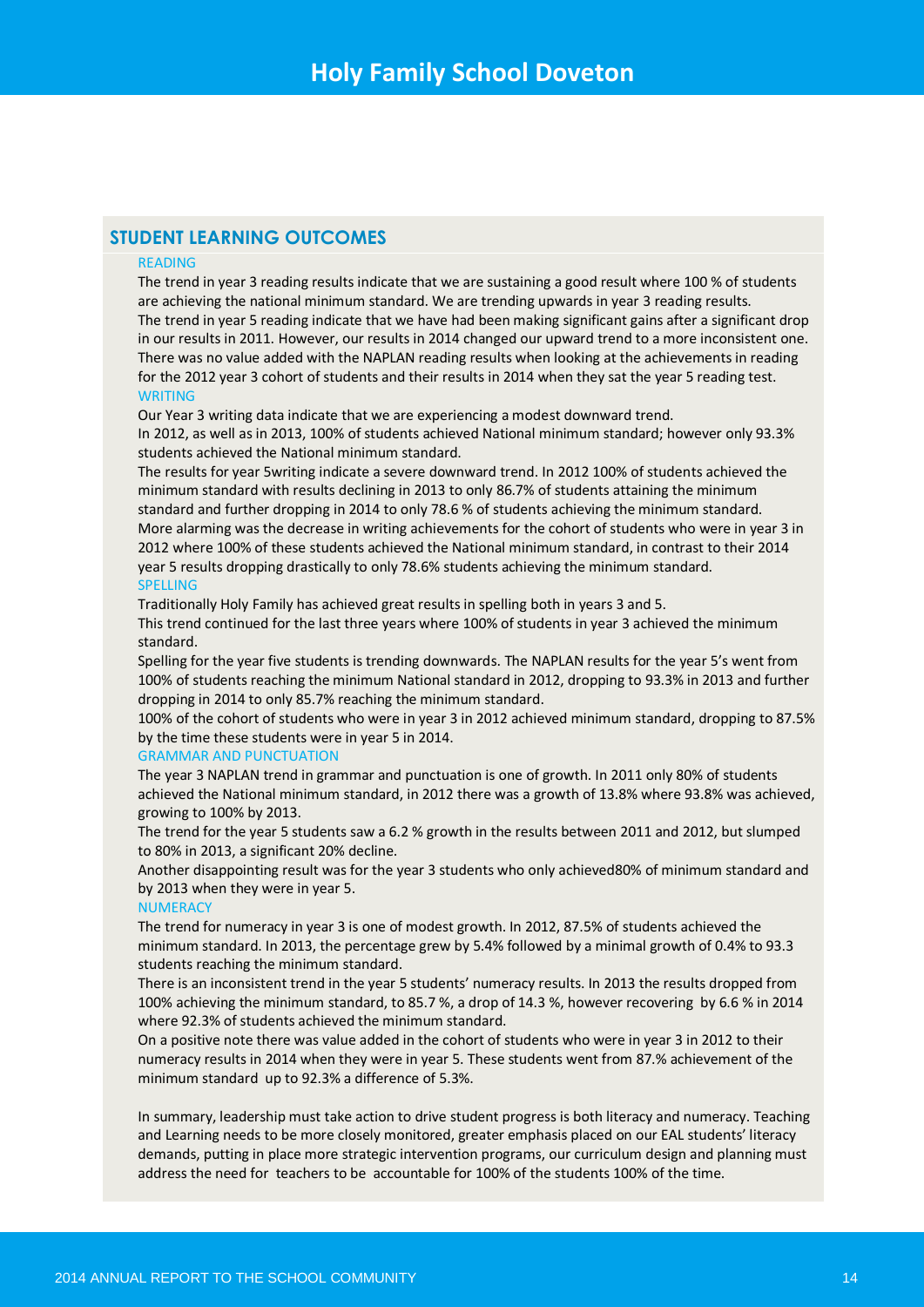## **Student Wellbeing**

## **Goals & Intended Outcomes**

Goal: That student wellbeing will improve

Outcome: That student wellbeing will improve

## **Achievements**

The 2014 school year began with student leaders attending a leadership day in the city, along with many other students throughout Melbourne, as a way of promoting their position within the school. The students became more active in organising fundraising events such as Green Day, to raise awareness of sustainability whilst raising money to invigorate the school gardens.

The students also organised and planned a series of exercise rotations which the children from Prep-Year 6 participated in 3 times a week throughout term 1. This opportunity enabled students to work collaboratively, as well as coordinate their activities to ensure consideration of the needs of younger students, and those with physical disabilities.

The practices of Tim O'Leary, a social worker with extensive experience working with children and families who have experience trauma, continued. He continued to work with some students who required additional support in self-regulation as well as those who needed 1:1 help dealing with self-esteem issues. Tim worked alongside teachers to liaise with parents and assisted in providing families with information regarding services provided by organisations such as CAMHS and SECASA.

Zumba, which the children engage in three times a week, has become embedded into the children's day at Holy Family. The Year 6's once again had the opportunity to model and lead other children in this activity.

Classroom teachers became more adept at implementing Social and Emotional Learning as part of the curriculum, through weekly timetabled learning opportunities in addition to Circle Time. The Junior School introduced Golden Time on Friday afternoons to promote positive behaviours. When the children from Prep-Year 2 came together, positive incentives, such as raffle tickets were given to acknowledge and affirm appropriate social behaviour.

The concept of HEART – the acronym which highlights the values of Holy Family and which had been introduced into the school in 2013 continued to be a feature of our Wellbeing Program. A Wellbeing Day which incorporated activities promoting the values began with the launch of our HEART bands. A HEART band is a tangible symbol to recognise and acknowledge students who display these values in their daily life. Students are nominated and receive tokens. After a specific number of tokens are received they are presented with a HEART band.

| <b>AVERAGE STUDENT ATTENDANCE RATE BY YEAR LEVEL</b> | %   |
|------------------------------------------------------|-----|
| Overall average attendance                           | 96% |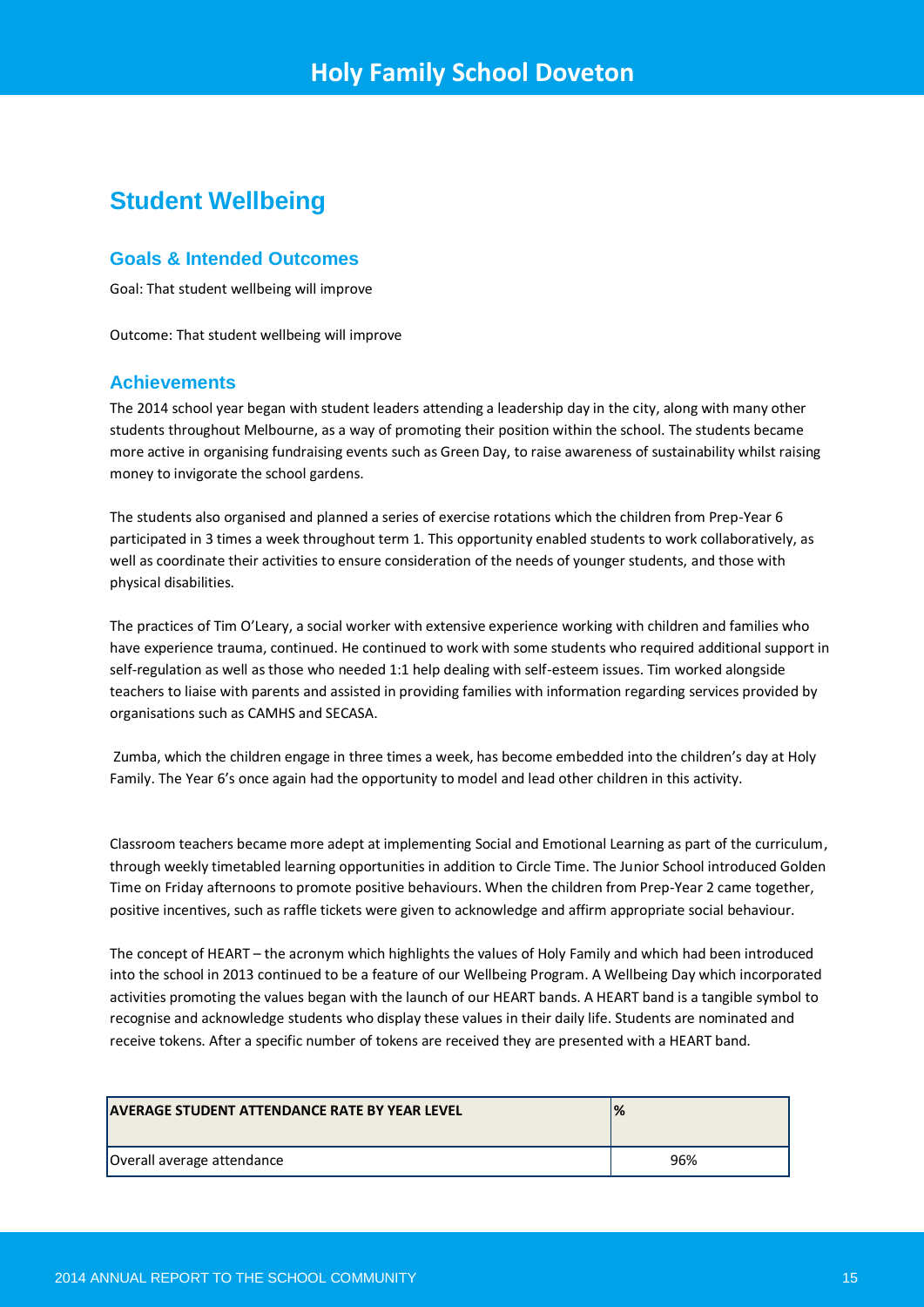*All children are expected to bring a note if they have been absent. Parents speak to the Principal if they need to have their child away for an extended period. Families are contacted when there are concerns about absences, followed by a meeting to discuss the absences.*

## **VALUE ADDED**

- **•** Leadership days for senior students.
- Raising student voice.
- Embedding social emotional learning into conclusion.
- Highlighting our HEART values.

## **STUDENT SATISFACTION**

Student's connectedness to school decreased in 2014. The school is within the bottom 25%tile in the area of connectedness. Unfortunately this was due to social relationships of students in the senior level. Once the school realised there was an issue, steps were taken to restore the relationships and improve the safety networks of children. In spite of this the children felt that the teachers were very empathetic and the scores in this area improved in 2014. Children's motivation to learn also improved throughout 2014.

Parent's continued to find the school a supportive community. They believe that 95% of students are developing appropriate social skills. 100% of parents had a favourable response to the positive attitude that their children have towards their learning, with 38% saying they strongly agree with this.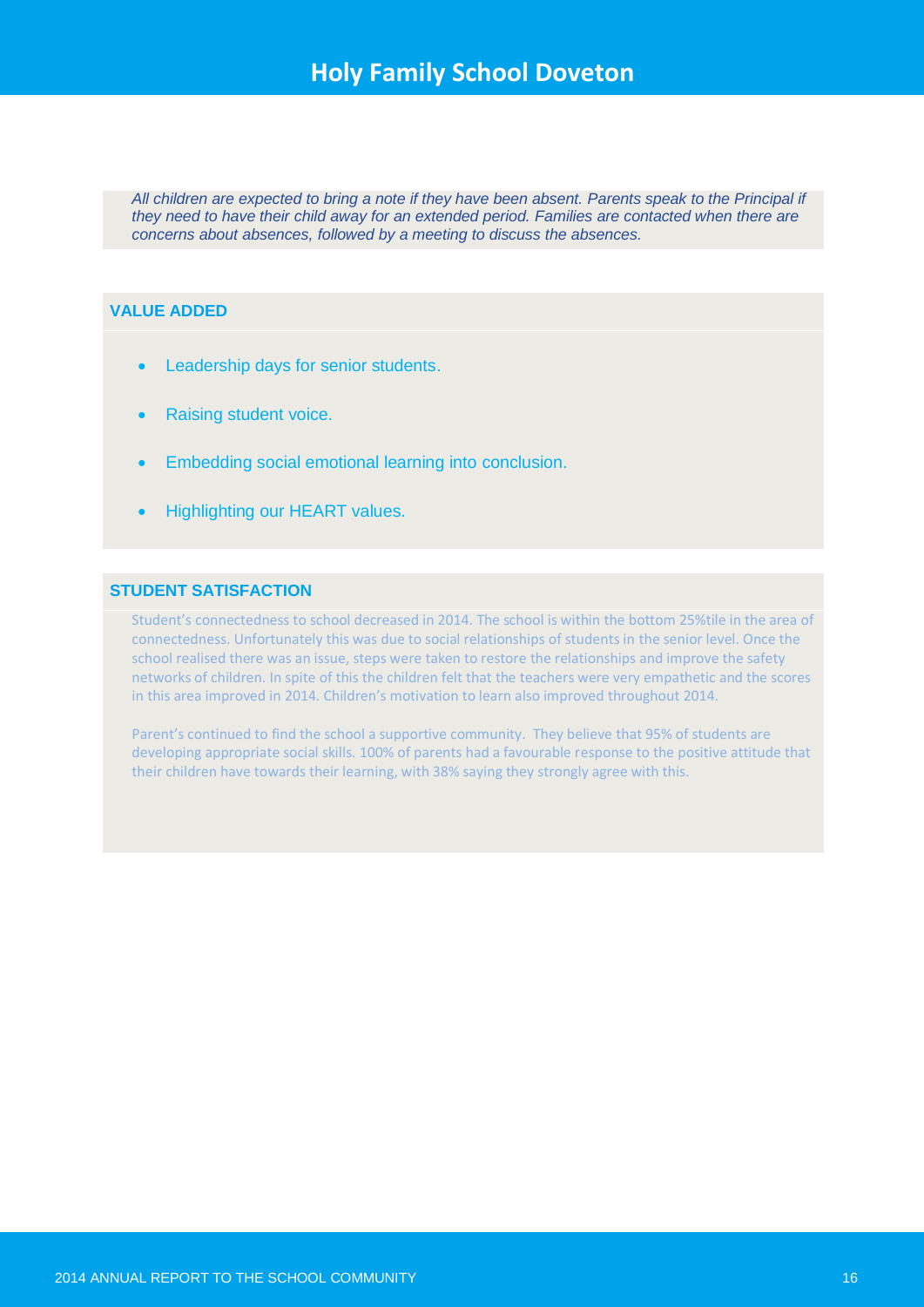## **Leadership & Management**

## **Goals & Intended Outcomes**

Goal: To create and sustain a staff culture that is characterised by shared vision, a strong sense of team work and a focus on continuous improvement.

Outcome: That staff engagement will improve.

## **Achievements**

In 2014 our Leadership Team members changed slightly with the inclusion of Julie Feddersen. The new leadership team set priorities for themselves and the school.

School tone continued to be a focus for 2014. The practices started in the previous year were embedded into the school culture by the end of 2014. The number of incidents of a serious nature have declined greatly. During 2014 I had only a few occasions where I needed to use the 'feelings ball' in my office. The previous year I used it quite often. The children now do meditation in two groups. The Juniors together and the Seniors together. Leadership receives feedback from staff, community and visitors about the positive changes that have taken place.

Roles and responsibilities of all members of the leadership team and staff were updated and published in the staff handbook, this clarified and documented everyone's role in order to lesson any existing confusion and make it easier for staff to know who they needed to talk to in regards to all aspects of the school.

Leadership organised professional development for staff, from professional learning in staff meetings and PLT's to sending people to targeted professional development days. One of our main focuses has been the use of Learning Intentions and Success Criteria in the classrooms. We also had our school conference. This year we had the conference in house. The focus was on the SIS Data and its implications for how we operate within the school.

The Leadership Team realises the importance of community involvement in the school and its flow on effects in the outcomes for children. The Principal held Parent Forums. In these forums parents could come and talk about how they perceive the school is going and what they would like to see happening in the school. The feedback received was used when making leadership decisions that involved areas brought up by parents.

The school had an excellent audit for 2014 which showed us that the systems and procedures that we have in place in the school office are keeping track of our income and expenditure.

Throughout the year the leadership team looked to create opportunities to involve the families of students in the school. These opportunities are outlined in other parts of the report. For any child to do their best at school there needs to be parent involvement. The teacher, student and parents need to work together to achieve the best possible outcome for the child.

The leadership team is happy with the progress that the school is making towards meeting the goals of the School Improvement Plan and The Annual Action Plan.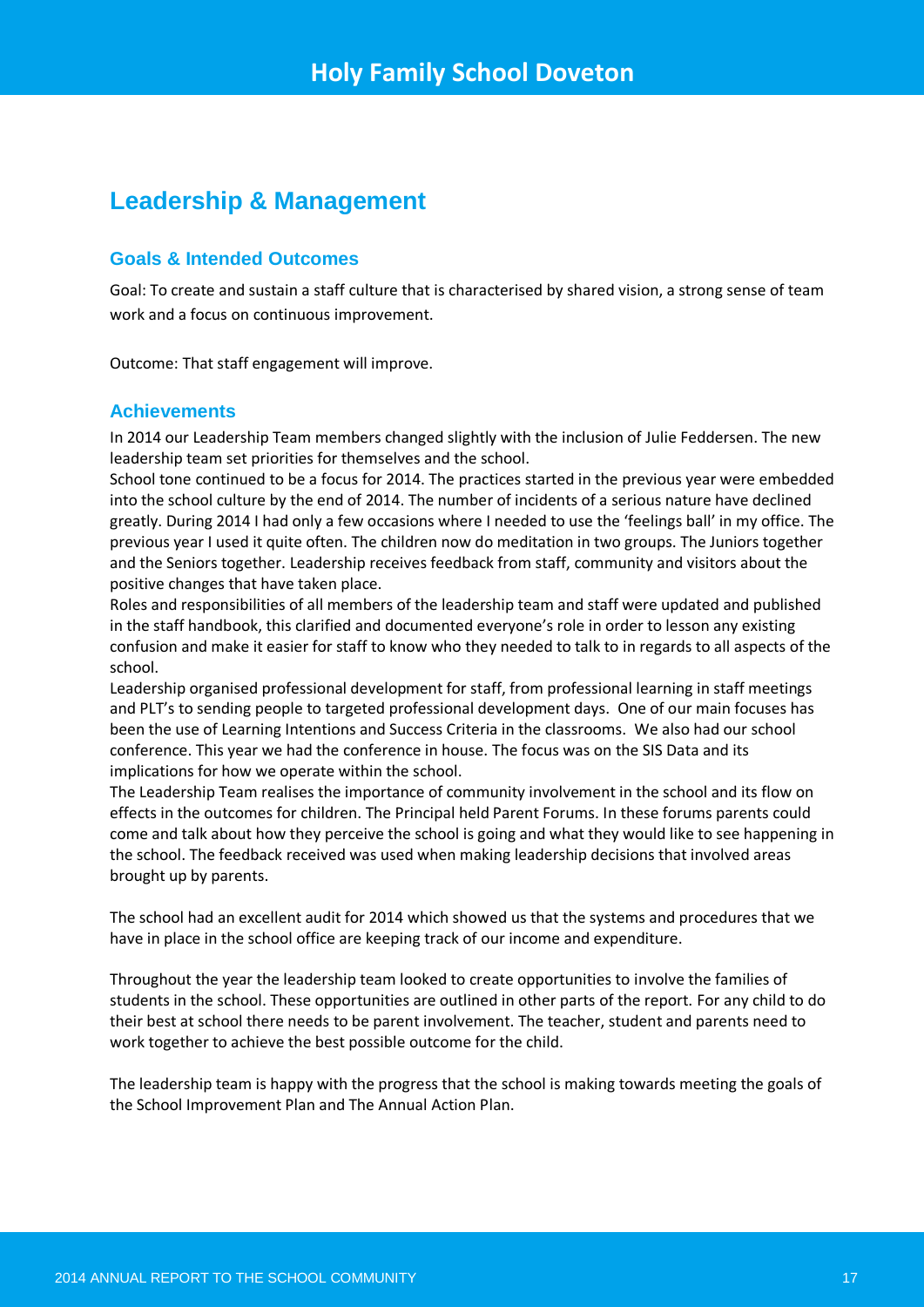## EXPENDITURE AND TEACHER PARTICIPATION IN PROFESSIONAL LEARNING

#### **EXPENDITURE AND TEACHER PARTICIPATION IN PROFESSIONAL LEARNING**

#### **DESCRIPTION OF PL UNDERTAKEN IN 2013**

School Planning System, EAL in the mainstream, PLT's and staff meeting, Learning and Teaching Network, Feedback Mentoring and Coaching, Leadership Team Roles and Responsibilities. Maths Leadership and Teaching. School Conference. A large number of CEOM activities. Learning Intentions/Success Criteria.

| NUMBER OF TEACHERS WHO PARTICIPATED IN PL     | 16 <sup>1</sup> |
|-----------------------------------------------|-----------------|
| <b>AVERAGE EXPENDITURE PER TEACHER FOR PL</b> | \$1000          |

## **TEACHER SATISFACTION**

**The Teacher surveys show improvement in most areas. The biggest improvement has been in staff perception of student behaviour in and student management as well as parent partnerships.**

**We now have a number of new staff members that have made a positive improvement to the school.** 

**Our staff work extremely well together and are dedicated to the students of Holy Family School.**

## **TEACHING STAFF ATTENDANCE RATE**

Teaching Staff Attendance Rate 89.82%

| <b>Staff Retention Rate</b> | 78.57% |
|-----------------------------|--------|

**STAFF RETENTION RATE**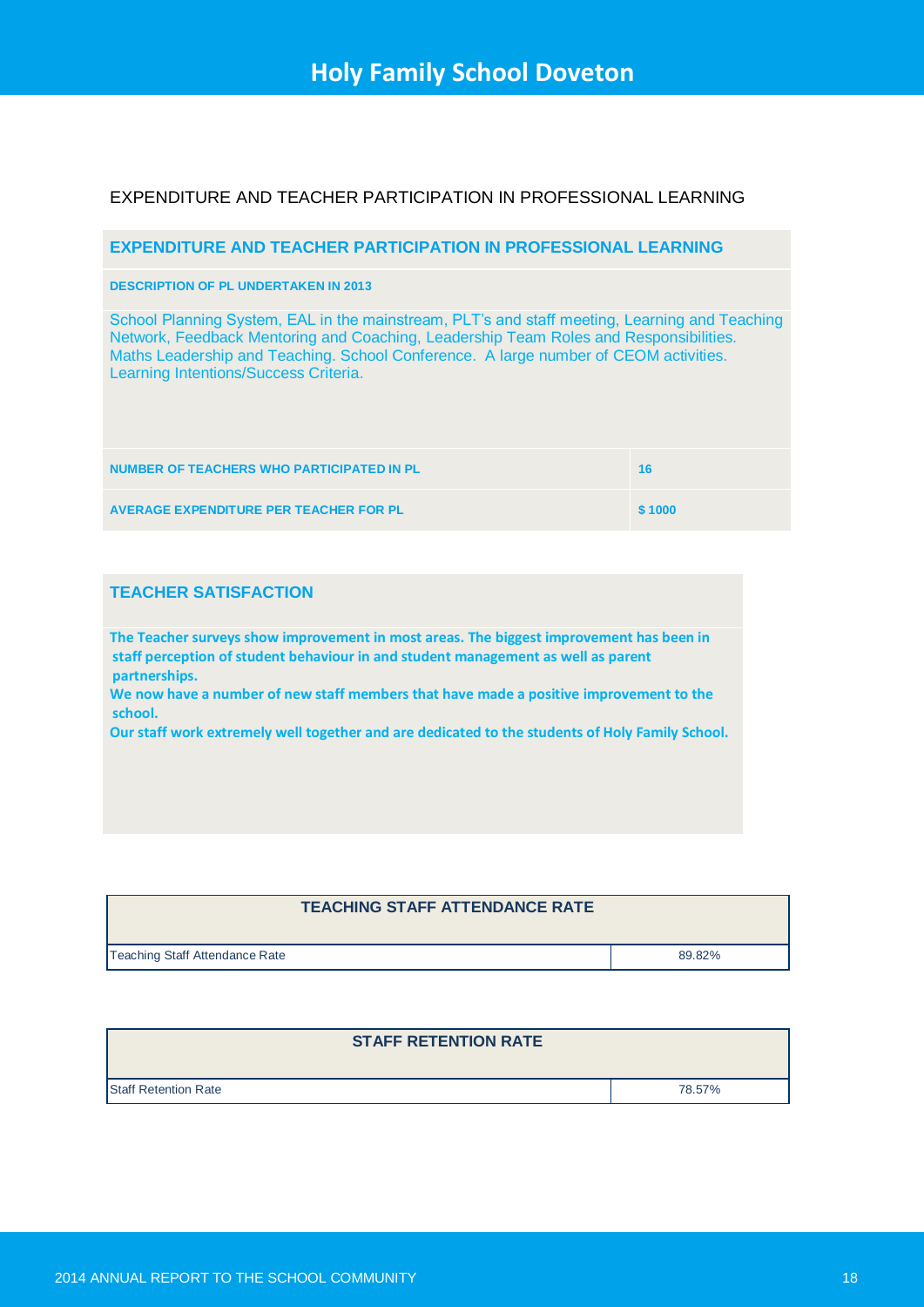| <b>TEACHER QUALIFICATIONS</b>   |        |  |
|---------------------------------|--------|--|
| Doctorate                       | 0.00%  |  |
| <b>Masters</b>                  | 14.29% |  |
| Graduate                        | 7.14%  |  |
| Certificate Graduate            | 7.14%  |  |
| Degree Bachelor                 | 71.43% |  |
| Diploma Advanced                | 21.43% |  |
| <b>No Qualifications Listed</b> | 28.57% |  |

| <b>STAFF COMPOSITION</b>        |        |  |
|---------------------------------|--------|--|
| <b>Principal Class</b>          |        |  |
| Teaching Staff (Head Count)     | 20     |  |
| <b>FTE Teaching Staff</b>       | 14.800 |  |
| Non-Teaching Staff (Head Count) | 6      |  |
| <b>FTE Non-Teaching Staff</b>   | 5.108  |  |
| Indigenous Teaching Staff       | 0      |  |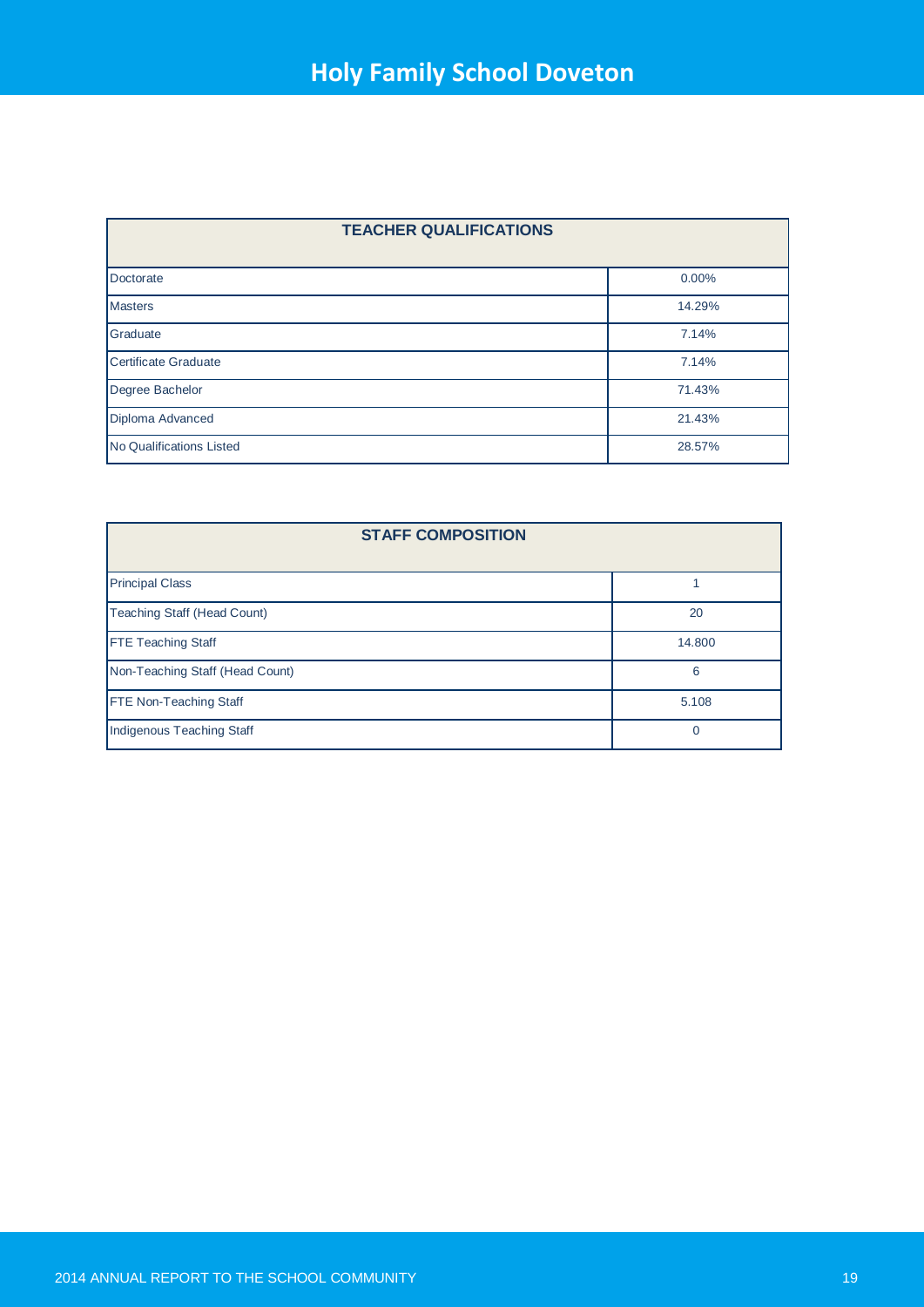## **School Community**

## **Goals & Intended Outcomes**

Goals: To grow an inclusive school community in which all members work together in positive partnership

Outcomes: That parent engagement in their children's learning will improve.

Target from SRC Parent Satisfaction Index

That parent satisfaction reaches a target of 87.2.

## **Achievements**

During the 2014 school year the relationship between the school and the four local kindergartens was strengthened, through regular contact. We frequently dropped off our newsletters to the kindergartens, which were made available to their families. Our Foundation teacher has developed close relationships with their teachers and participated in numerous discussions with them around student learning at Holy Family and the knowledge and skills of their school entry children. We had children from two of the kindergartens come to the school at different times to experience our Literacy Program and what Holy Family has to offer. This contributed to an increase in our Foundation enrolments at the end of 2014, which was a lot higher than normal.

The children from year 6 continued to regularly visit the residents of Chestnut Gardens. From their point of view the visits provide them with the opportunity to engage with members of the community and participate in activities that are generally unfamiliar to them. They recognise that the relationship is reciprocal – they provide company and in return they deepen their knowledge about people from different generations.

The year 6 students also organised two Green Day events in order to raise money to improve the school gardens. The children collaborated in working groups to plan activities for the school community. These included cake stalls, lucky dips and a haunted house. The events were well attended by parents.

During 2014 some parents welcomed the opportunity to share their cultural background by participating in cultural dances for Harmony Day. The children rehearsed with parents during the weeks leading up to the event and their presentations were a highlight of the day. Some parents spontaneously got up to dance with children, which evoked a great sense of fun and enjoyment. The contribution of parents created an opportunity for them to be truly active participants in a day that our school community really enjoys celebrating.

During 2014 the Parents and Friends were an important part of school life. They ran events such as the Father and Mother's day stalls and the Easter raffle. They also organised the combined school/parish Trivia Night and helped out in many ways around the school.

A very important community relationship is the one between the Parish and the school. We have Masses with the Parish and often invite members of the Parish to morning teas in the school. At the start of the year after we had finished the changes to the Junior School we invited members of the Parish to have morning tea in the Junior School after Mass so they could see the changes and discuss what was happening. We also have ladies from the Parish making breakfast for the children on Tuesdays. Our Parish Priest Fr. Michael is often in the school and is highly respected by both staff and the children.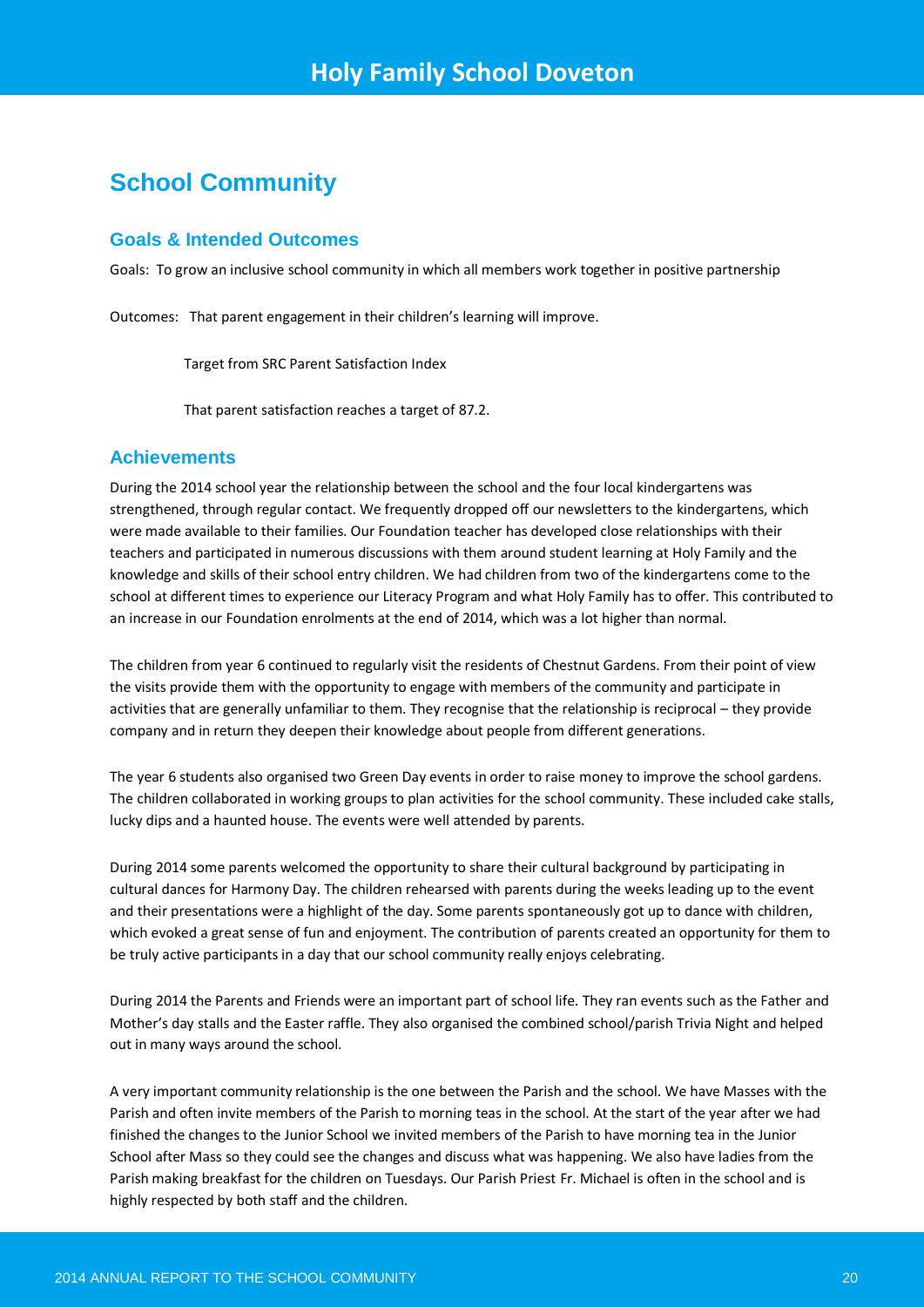We continued to offer before and afterschool care through our partnership with OSHCare who run the before and after school program.

## **PARENT SATISFACTION**

The SIS data indicates that there has been a slight shift in parent's perception of partnering with the school. In the 2015 school year we will endeavour to build on the connectedness between the parent and school community.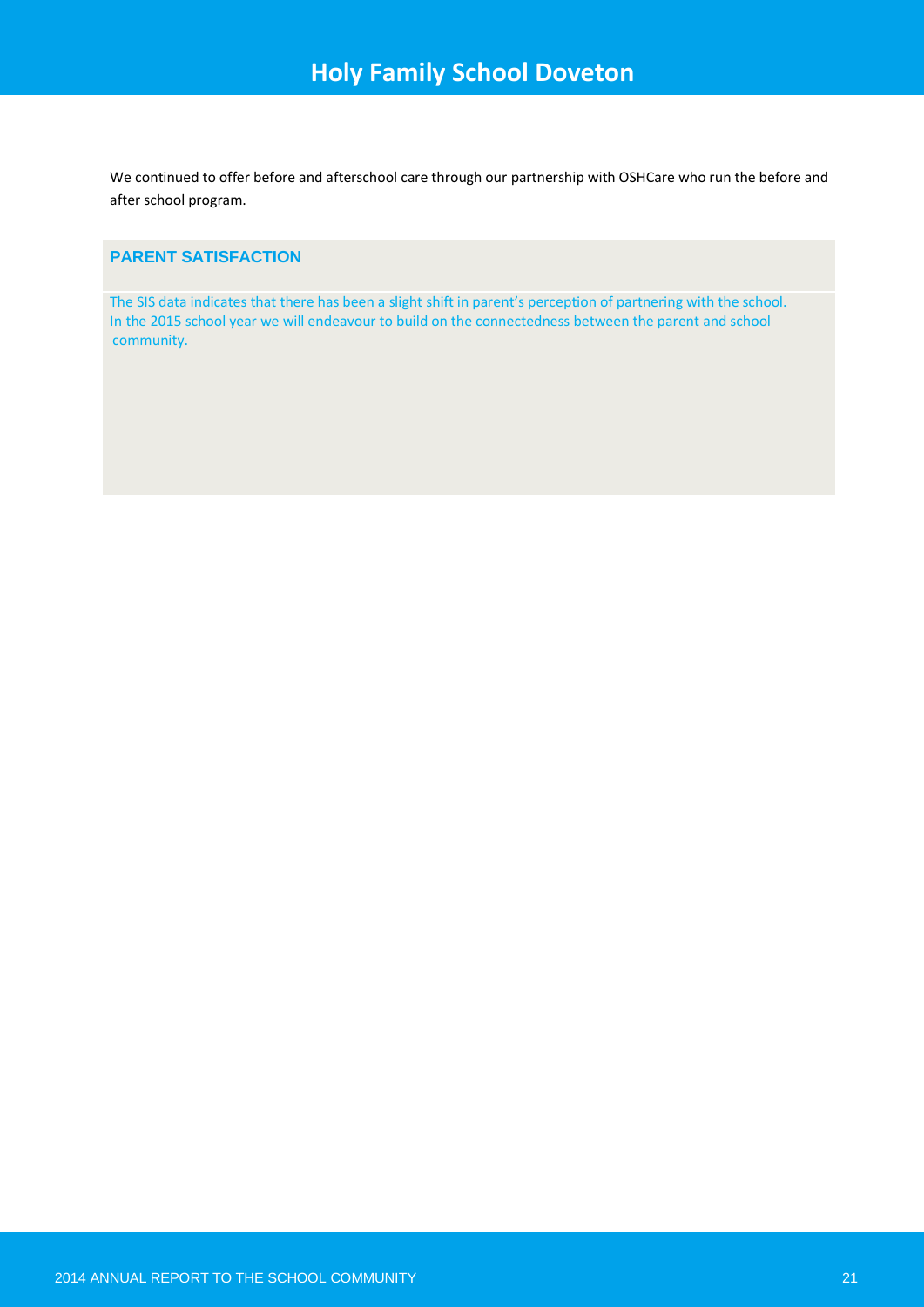## **Financial Performance**

| <b>REPORTING FRAMEWORK</b>                                                                  | <b>MODIFIED CASH</b><br>5 |
|---------------------------------------------------------------------------------------------|---------------------------|
| <b>Recurrent income</b>                                                                     | <b>Tuition</b>            |
| School fees                                                                                 | 13545                     |
| Other fee income                                                                            | 31126                     |
| Private income                                                                              | 31503                     |
| State government recurrent grants                                                           | 237705                    |
| Australian government recurrent grants                                                      | 1290404                   |
| <b>Total recurrent income</b>                                                               | 1604282                   |
|                                                                                             |                           |
| <b>Recurrent Expenditure</b>                                                                | <b>Tuition</b>            |
| Salaries; allowances and related expenses                                                   | 1211746                   |
| Non salary expenses                                                                         | 343790                    |
| <b>Total recurrent expenditure</b>                                                          | 1555536                   |
|                                                                                             |                           |
| <b>Capital income and expenditure</b>                                                       | <b>Tuition</b>            |
| Government capital grants                                                                   |                           |
| Capital fees and levies                                                                     | 63808                     |
| Other capital income                                                                        | 18583                     |
| <b>Total capital income</b>                                                                 | 82391                     |
| <b>Total capital expenditure</b>                                                            | 51296                     |
|                                                                                             |                           |
| Loans (includes refundable enrolment deposits and recurrent, capital and<br>bridging loans) |                           |
| <b>Total opening balance</b>                                                                | 90000                     |
| <b>Total closing balance</b>                                                                | 68000                     |

*Note that the information provided above does not include the following items:* 

System levies charged to individual schools, intra-systemic transfers and diocesan supplementary capital fund (SCF) supported borrowings for primary schools. The information provided is not comparable with other educational sectors. This VRQA template is not comparable to the ACARA school-level<br>income reporting requirements which are to be reported on the MySchool webs income from Government grants and some private income to be allocated by school. This will be a small adjustment in relation to the total level of school resources. At this stage, recurrent income from Government sources, school generated income and capital expenditure are to be reported by schools. Additionally when assessing the private income of the school include both recurrent and capital school fees.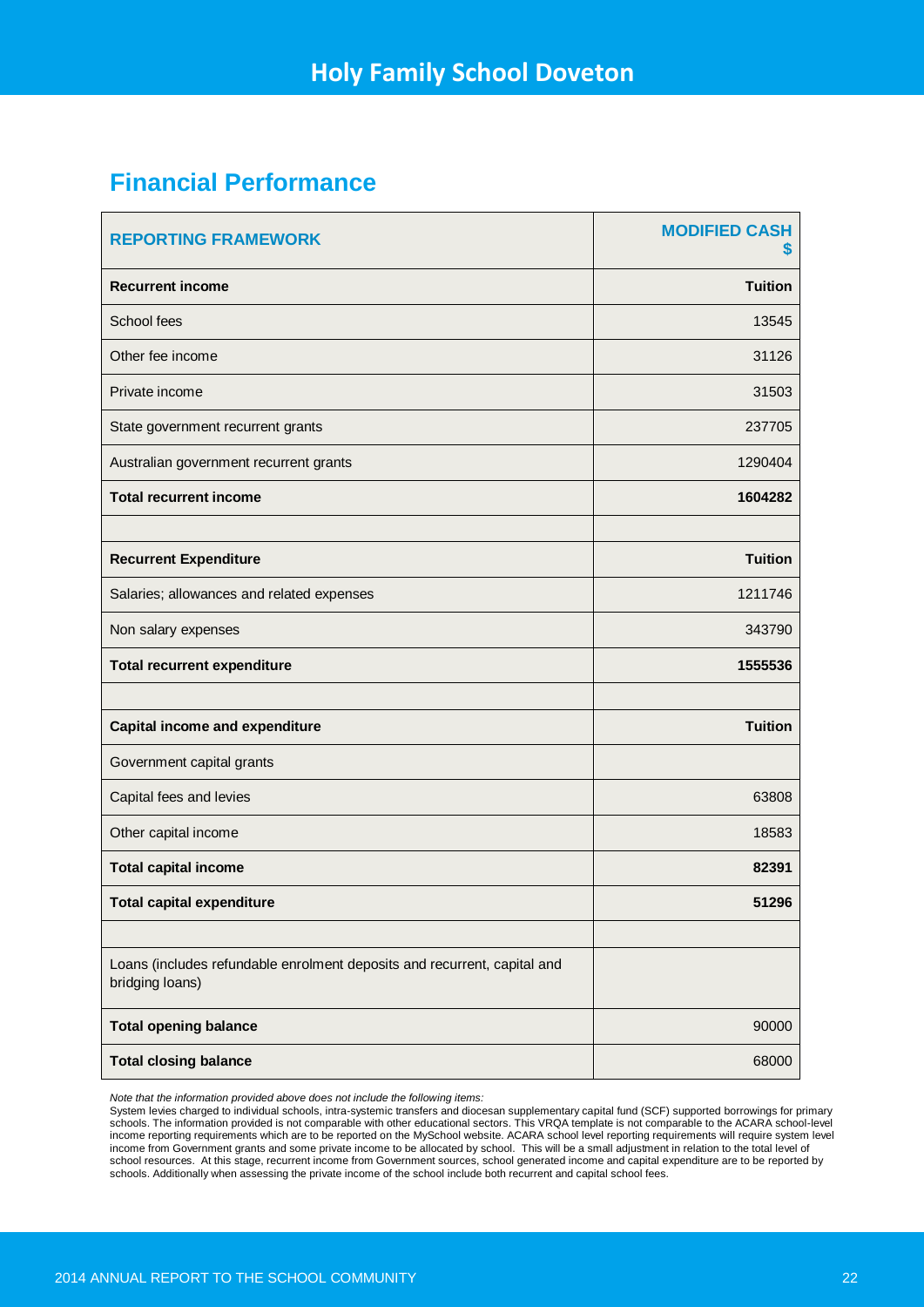## **VRQA Compliance Data**

## *VRQA Compliance Items:*

#### **Curriculum and Student Learning**

- Curriculum Framework *a framework is in place for the organisation, implementation and review of school curriculum and teaching practises which ensures that all eight key learning areas are addressed*
- Monitoring & Reporting on Students' Performance *there is ongoing assessment, monitoring, recording and reporting of each student's performance*
- $\checkmark$  Student learning outcomes *processes are in place to plan for, and achieve improvement in student learning outcomes. (Senior Secondary only: Deliver course to standards established by awarding body for qualification)*
- Senior Secondary only) Student Records & Results *maintain accurate student records and ensure integrity of student assessments*
- (Senior Secondary only) Teaching & Learning *staff are qualified and competent to teach & assess the course and there are processes in place to ensure the consistent application of assessment criteria and practises*

#### **Enrolment**

- $\checkmark$  Enrolment Policy *clearly defined enrolment policy that complies with all applicable State or Commonwealth laws*
- $\checkmark$  Register of Enrolments *enrolment register which is accurate and contains the information required in the standard*
- $\checkmark$  Student Enrolment Numbers *School has at least the minimum number required by the standard, or as approved by the VRQA*

#### **Information on School Performance**

 $\checkmark$  Annual Report to the School Community *mandatory information about the school's performance is provided to the school community*

#### **School Governance**

- Democratic Principles*. programs and teaching in the school support and promote the principles and practice of Australian democracy*
- Not-for-profit *school must be a not-for-profit school*
- Probity *there is a completed Declaration of Good Character on file at the school for principal, parish priest, members of governing body and proprietor (if applicable)*
- $\checkmark$  School Governance Structure *the governance of a school is structured to enable the school to develop its strategic direction, effectively manage its finances and fulfil its legal obligations*
- $\checkmark$  Statement of Philosophy *a school must have a clear statement of its philosophy*